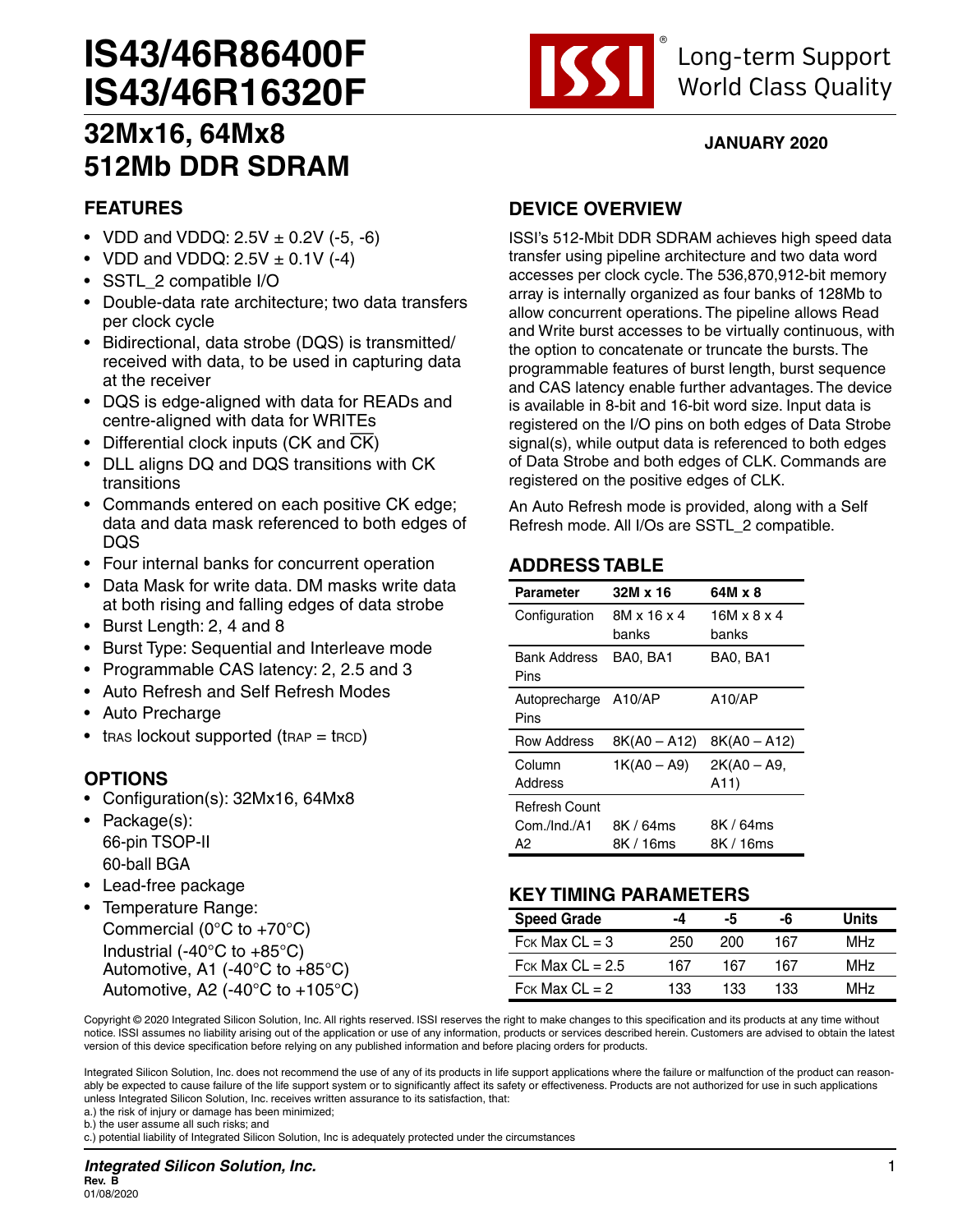

#### **FUNCTIONAL BLOCK DIAGRAM (x16)**

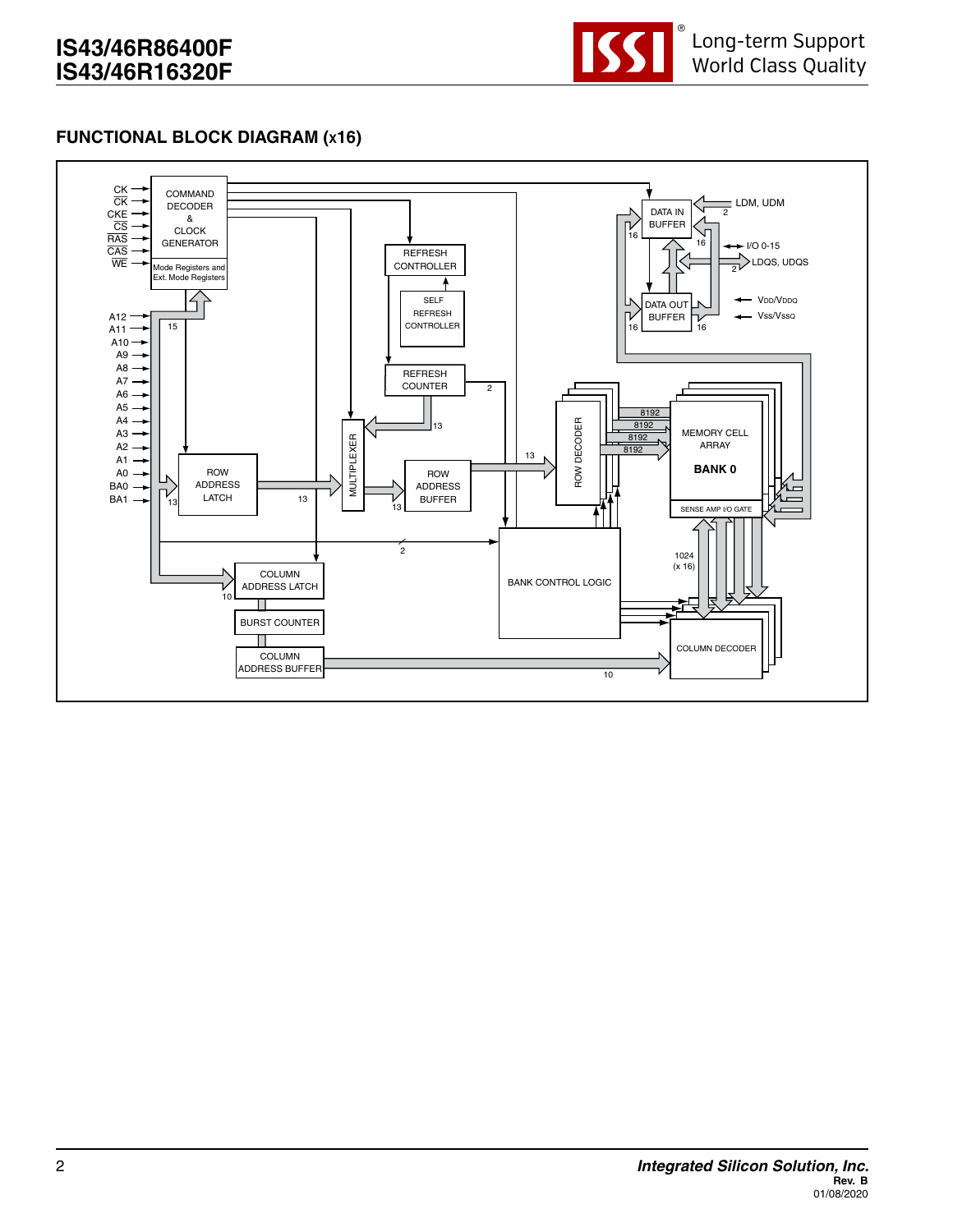# **IS43/46R86400F IS43/46R16320F**

## **PIN CONFIGURATIONS 66 pin TSOP - Type II for x8**



| VDD                               | 66           | $\mathbb{I}$ Vss              |
|-----------------------------------|--------------|-------------------------------|
| DQ0 $\Box$ 2                      | 65           | DQ7<br>H                      |
| $VDDQ \quad \Box$ 3               | 64           | $\mathbb{I}$ VssQ             |
| $NC$ $\Box$ 4                     | 63           | <b>NC</b><br>╖                |
| DQ1 $\Box$ 5                      | 62           | DQ6<br>╖                      |
| VssQ $\Box$ 6                     | 61 $\Box$    | VDDQ                          |
| NC $\Box$ 7                       | 60           | $\Box$ NC                     |
| DQ2 $\Box$ 8                      | 59           | $\Box$ DQ5                    |
| $VDDQ$ $\Box$ 9                   | 58           | $\Box$ VssQ                   |
| $NC$ $\Box$ 10                    | 57           | $\Box$ NC                     |
| DQ3 $\boxed{1}$ 11                | 56           | DQ4<br>Π                      |
| VssQ $\Box$ 12                    | 55           | VDDQ<br>╖                     |
| $NC$ $\Box$ 13                    | 54           | <b>NC</b><br>╖                |
| $NC$ 14                           | 53           | <b>NC</b><br>$\blacksquare$   |
| $VDDQ$ 15                         | 52           | Vsso<br>┐                     |
| $NC$ 16                           | 51           | DQS<br>П                      |
| $NC$ $\prod$ 17                   | 50           | $\Box$ NC                     |
| VDD $\boxed{18}$                  | 49           | $\Box$ VREF                   |
| $NC$ $\Box$ 19                    | 48           | $\Box$ vss                    |
| $NC$ $\Box$ 20                    | 47           | <b>DM</b><br>╖                |
| $\overline{\text{WE}}$ $\prod$ 21 | 46           | $\overline{\text{CK}}$        |
| $\overline{CAS}$ $\prod$ 22       | 45           | CK<br>Ш                       |
| RAS                               | 23<br>44     | <b>CKE</b><br>╖               |
| $\overline{CS}$ $\prod$ 24        | 43           | <b>NC</b>                     |
| $NC$ $\Box$ 25                    | 42           | A12<br>Т                      |
| BA0 1 26                          | 41           | A11<br>Т                      |
| BA1 1 27                          | 40           | A <sub>9</sub><br>П           |
| A10/AP $\square$                  | 28<br>39     | A <sub>8</sub><br>Т           |
| A0 $\Box$                         | 29<br>38     | A7                            |
| A1 $\Box$                         | 30<br>37     | A <sub>6</sub><br>Т           |
| A2 $\boxed{1}$ 31                 | 36           | A <sub>5</sub><br>$\mathbf T$ |
| A3 1 32                           | $35\,$       | A4<br>╖                       |
| VDD <sub>IT</sub>                 | 33<br>$34\,$ | <b>VSS</b><br>╖               |
|                                   |              |                               |

| A0-A12                  | Row Address Input                    |
|-------------------------|--------------------------------------|
| A0-A9, A11              | <b>Column Address Input</b>          |
| BA0, BA1                | <b>Bank Select Address</b>           |
| $DQ0 - DQ7$             | Data I/O                             |
| $CK$ , $CK$             | <b>System Clock Input</b>            |
| <b>CKE</b>              | <b>Clock Enable</b>                  |
| $\overline{\text{CS}}$  | <b>Chip Select</b>                   |
| $\overline{\text{CAS}}$ | Column Address Strobe<br>Command     |
| $\overline{RAS}$        | <b>Row Address Strobe</b><br>Command |
|                         | <b>Write Enable</b>                  |

| DM          | Data Write Mask           |
|-------------|---------------------------|
| <b>DQS</b>  | Data Strobe               |
| <b>VDD</b>  | Power                     |
| <b>VDDQ</b> | Power Supply for I/O Pins |
| <b>VSS</b>  | Ground                    |
| <b>VSSQ</b> | Ground for I/O Pins       |
| <b>VREF</b> | SSTL_2 reference voltage  |
| NC.         | No Connection             |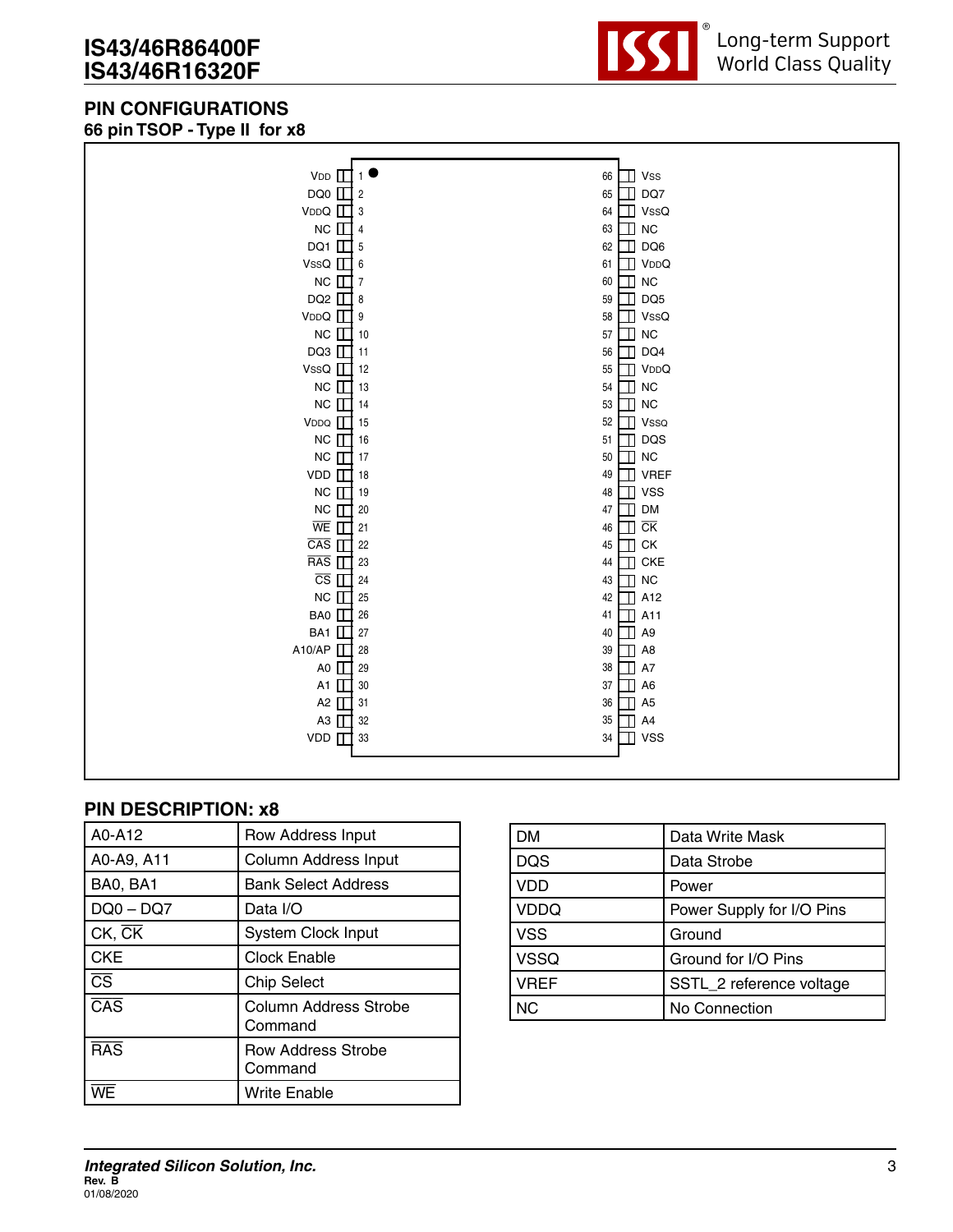

## **PIN CONFIGURATION**

#### **Package Code B: 60-ball FBGA (top view) for x8**

(8mm x 13mm Body, 0.8mm Ball Pitch)

#### **Top View**

(Balls seen through the Package)



| A0-A12                  | Row Address Input                       |
|-------------------------|-----------------------------------------|
| A0-A9, A11              | Column Address Input                    |
| BA0, BA1                | <b>Bank Select Address</b>              |
| $DQ0 - DQ7$             | Data I/O                                |
| $CK$ , $CK$             | <b>System Clock Input</b>               |
| <b>CKE</b>              | <b>Clock Enable</b>                     |
| $\overline{\text{cs}}$  | <b>Chip Select</b>                      |
| $\overline{\text{CAS}}$ | <b>Column Address Strobe</b><br>Command |
| <b>RAS</b>              | Row Address Strobe Command              |
| WE                      | Write Enable                            |
| DМ                      | Data Write Mask                         |

| <b>DQS</b>  | Data Strobe               |
|-------------|---------------------------|
| <b>VDD</b>  | Power                     |
| <b>VDDQ</b> | Power Supply for I/O Pins |
| <b>VSS</b>  | Ground                    |
| <b>VSSQ</b> | Ground for I/O Pins       |
| <b>VREF</b> | SSTL_2 reference voltage  |
| <b>NC</b>   | No Connection             |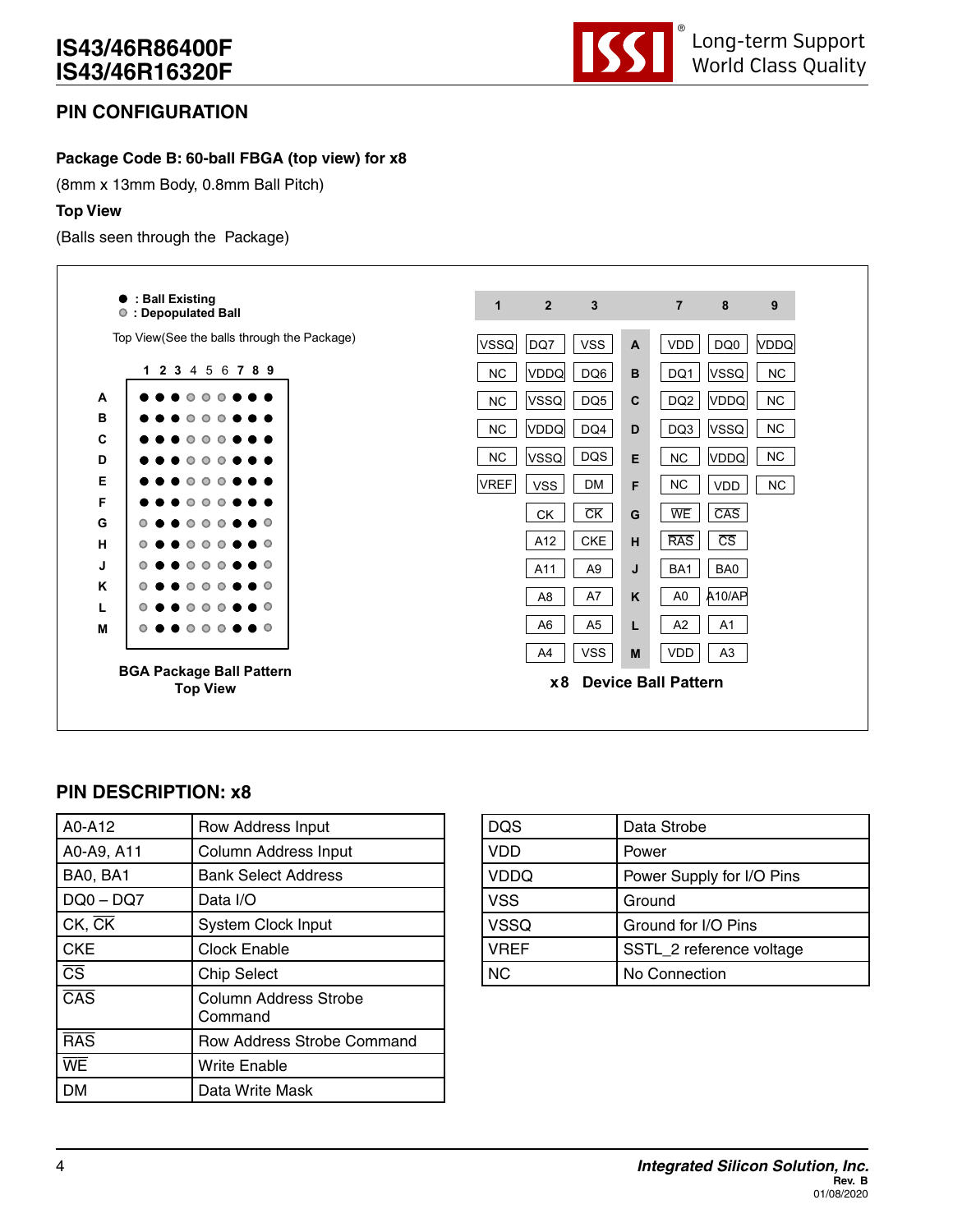## **PIN CONFIGURATIONS 66 pin TSOP - Type II for x16**



| $VDD$ $\prod$ 1                      | 66 | $\Box$ Vss |                  |
|--------------------------------------|----|------------|------------------|
| $DQ0$ $\Box$ 2                       | 65 |            | <b>DQ15</b>      |
| $VDDQ \quad \Box$ 3                  | 64 |            | $\mathbb T$ VssQ |
| DQ1 $\Box$ 4                         | 63 |            | <b>DQ14</b>      |
| DQ2 $\Box$ 5                         | 62 |            | DQ13             |
| VssQ $\Box$ 6                        | 61 |            | VDDQ             |
| DQ3 $\Box$ 7                         | 60 | Ш          | <b>DQ12</b>      |
| DQ4 $\Box$ 8                         | 59 | П          | DQ11             |
| $VDDQ \quad \Box$ 9                  | 58 |            | VssQ             |
| DQ5 $\Box$ 10                        | 57 |            | <b>DQ10</b>      |
| DQ6 $\Box$ 11                        | 56 |            | DQ9              |
| VssQ $\prod$ 12                      | 55 |            | VDDQ             |
| DQ7 $\prod$ 13                       | 54 |            | DQ8              |
| $NC$ $\Box$ 14                       | 53 |            | ${\sf NC}$       |
| $VDDQ$ 15                            | 52 |            | Vssq             |
| LDQS $\boxed{1}$ 16                  | 51 |            | <b>UDQS</b>      |
| $NC$ 17                              | 50 | Ш          | <b>NC</b>        |
| $VDD$ $\prod$ 18                     | 49 |            | <b>VREF</b>      |
| $NC$ 19                              | 48 |            | $\mathbb{I}$ vss |
| LDM $\boxed{1}$ 20                   | 47 |            | <b>UDM</b>       |
| $\overline{\text{WE}}$ $\prod$ 21    | 46 | $\Box$ CK  |                  |
| $\overline{CAS}$ $\prod$ 22          | 45 | $\Box$ ск  |                  |
| $RAS$ $\Box$ 23                      | 44 | Ш          | <b>CKE</b>       |
| $\overline{CS}$ $\overline{\Box}$ 24 | 43 | m          | <b>NC</b>        |
| NC $\Box$ 25                         | 42 |            | A12              |
| BA0 1 26                             | 41 |            | A11              |
| BA1 27                               | 40 |            | A <sub>9</sub>   |
| A10/AP 13                            | 39 |            | A <sub>8</sub>   |
| A0 1 29                              | 38 |            | A7               |
| A1 1 30                              | 37 | Ш          | A <sub>6</sub>   |
| A2 1 31                              | 36 | Ш          | A <sub>5</sub>   |
| A3 1 32                              | 35 | П          | A4               |
| $VDD$ $\prod$ 33                     | 34 | П          | <b>VSS</b>       |
|                                      |    |            |                  |

| A0-A12                  | Row Address Input                    |
|-------------------------|--------------------------------------|
| A0-A9                   | <b>Column Address Input</b>          |
| BA0, BA1                | <b>Bank Select Address</b>           |
| $DQ0 - DQ15$            | Data I/O                             |
| $ CK, \overline{CK} $   | <b>System Clock Input</b>            |
| CKE                     | <b>Clock Enable</b>                  |
| $\overline{\text{cs}}$  | <b>Chip Select</b>                   |
| $\overline{\text{CAS}}$ | Column Address Strobe<br>Command     |
| $\overline{RAS}$        | <b>Row Address Strobe</b><br>Command |
|                         | Write Enable                         |

| LDM, UDM    | Data Write Mask           |
|-------------|---------------------------|
| LDQS, UDQS  | Data Strobe               |
| VDD         | Power                     |
| <b>VDDQ</b> | Power Supply for I/O Pins |
| <b>VSS</b>  | Ground                    |
| <b>VSSQ</b> | Ground for I/O Pins       |
| <b>VREF</b> | SSTL_2 reference voltage  |
| <b>NC</b>   | No Connection             |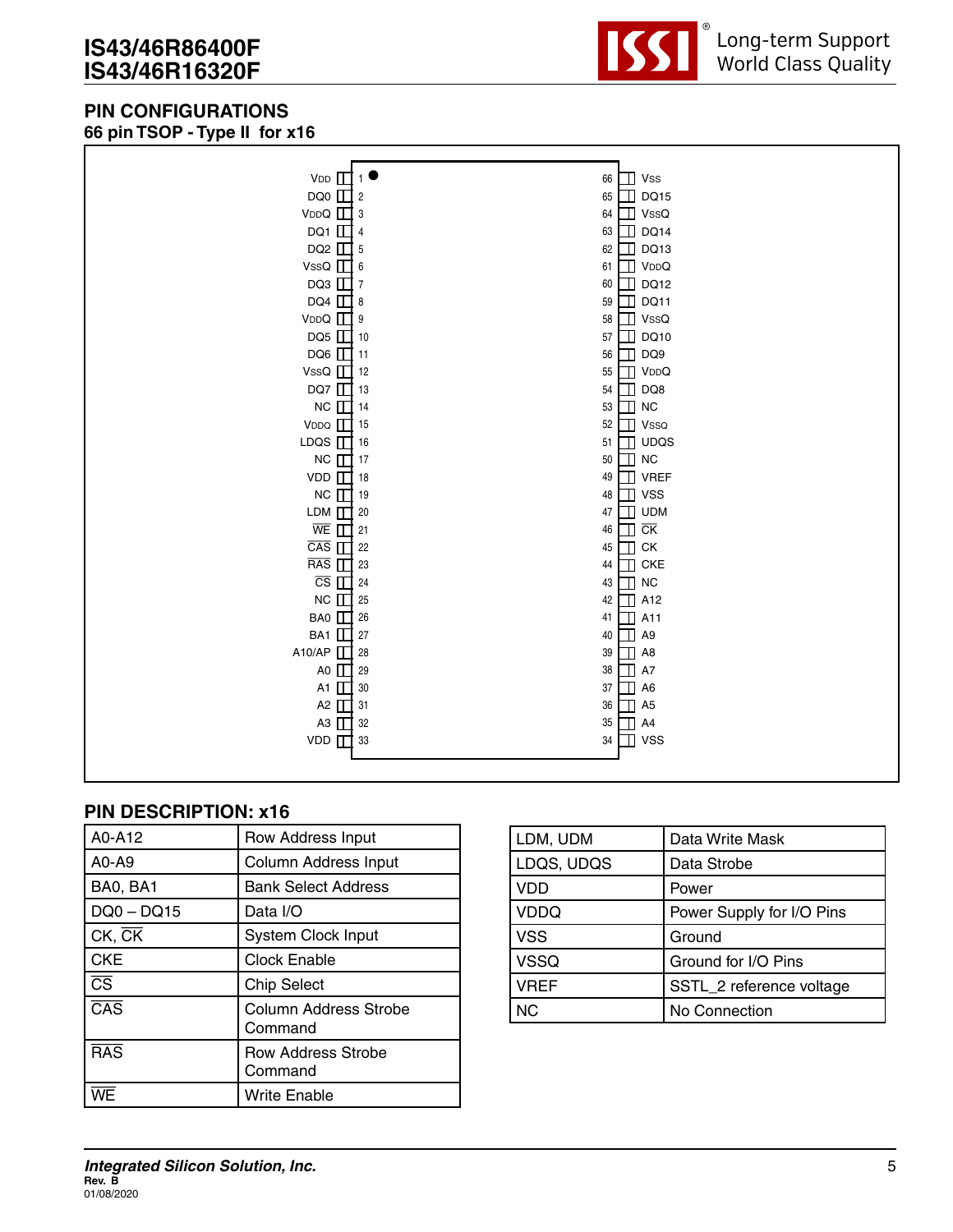

## **PIN CONFIGURATION**

#### **Package Code B: 60-ball FBGA (top view) for x16**

(8mm x 13mm Body, 0.8mm Ball Pitch)

#### **Top View**

(Balls seen through the Package)



| A0-A12                  | Row Address Input                       |
|-------------------------|-----------------------------------------|
| $AO-AO$                 | Column Address Input                    |
| BA0, BA1                | <b>Bank Select Address</b>              |
| $DQ0 - DQ15$            | Data I/O                                |
| $CK$ , $CK$             | <b>System Clock Input</b>               |
| <b>CKE</b>              | <b>Clock Enable</b>                     |
| $\overline{\text{CS}}$  | <b>Chip Select</b>                      |
| $\overline{\text{CAS}}$ | <b>Column Address Strobe</b><br>Command |
| <b>RAS</b>              | Row Address Strobe Command              |
| WE                      | Write Enable                            |
| LDM, UDM                | Data Write Mask                         |

| LDQS, UDQS  | Data Strobe               |
|-------------|---------------------------|
| VDD         | Power                     |
| <b>VDDQ</b> | Power Supply for I/O Pins |
| <b>VSS</b>  | Ground                    |
| <b>VSSQ</b> | Ground for I/O Pins       |
| <b>VREF</b> | SSTL_2 reference voltage  |
| <b>NC</b>   | No Connection             |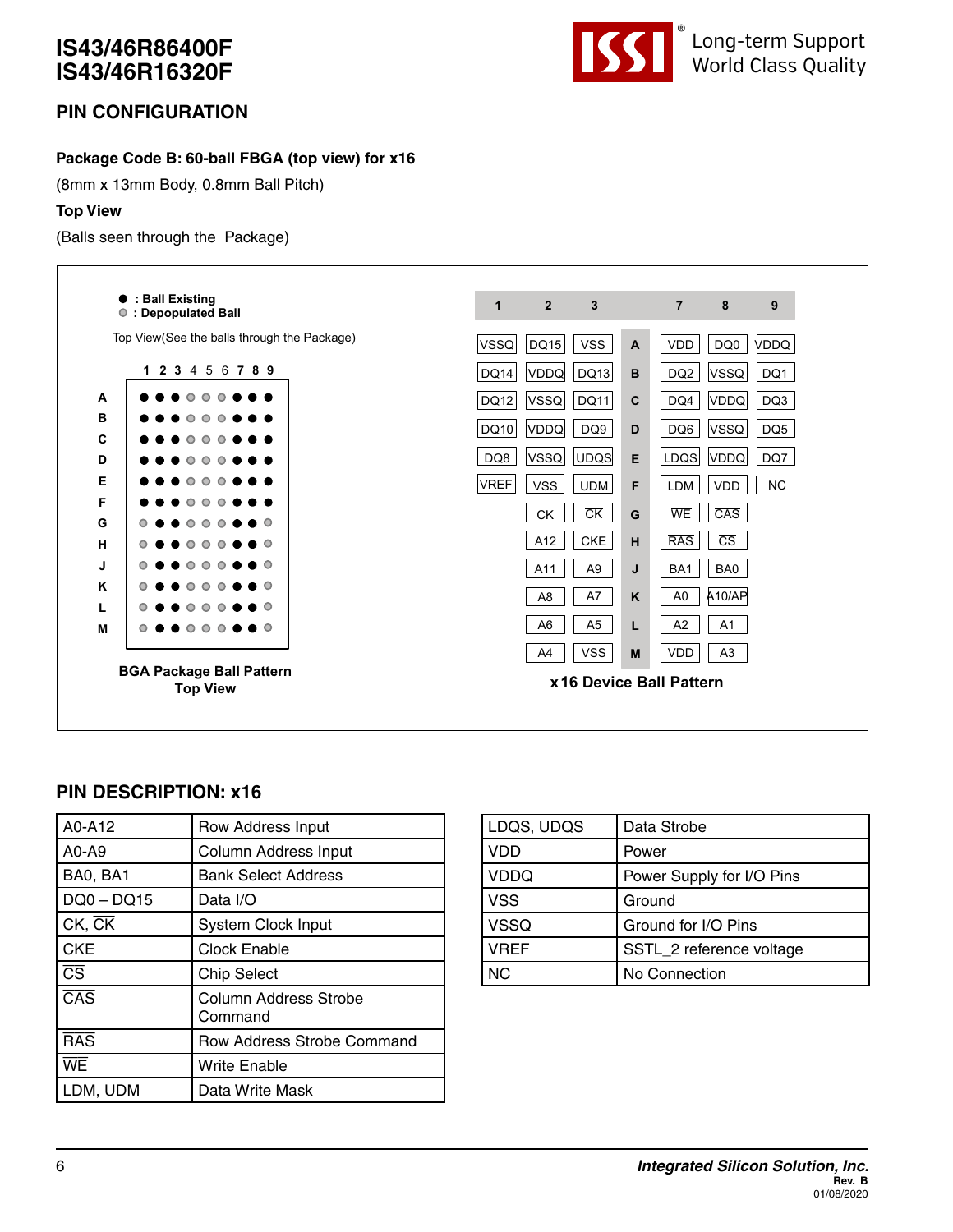

#### **PIN FUNCTIONAL DESCRIPTIONS**

| <b>Symbol</b>                           | <b>Type</b> | <b>Description</b>                                                                                                                                                                                                                                                                                                                                                                                                                                                                                                                              |
|-----------------------------------------|-------------|-------------------------------------------------------------------------------------------------------------------------------------------------------------------------------------------------------------------------------------------------------------------------------------------------------------------------------------------------------------------------------------------------------------------------------------------------------------------------------------------------------------------------------------------------|
| CK, CK                                  | Input       | Clock: CK and CK are differential clock inputs. All address and control input signals are sampled                                                                                                                                                                                                                                                                                                                                                                                                                                               |
|                                         |             | on the crossing of the positive edge of CK and negative edge of CK. Input and output data is                                                                                                                                                                                                                                                                                                                                                                                                                                                    |
|                                         |             | referenced to the crossing of CK and $\overline{CK}$ (both directions of crossing). Internal clock signals are                                                                                                                                                                                                                                                                                                                                                                                                                                  |
|                                         |             | derived from CK/CK.                                                                                                                                                                                                                                                                                                                                                                                                                                                                                                                             |
| <b>CKE</b>                              | Input       | Clock Enable: CKE HIGH activates, and CKE LOW deactivates internal clock signals, and device<br>input buffers and output drivers. Taking CKE LOW provides PRECHARGE POWER-DOWN and<br>SELF REFRESH operation (all banks idle), or ACTIVE POWERDOWN (row ACTIVE in any<br>bank). CKE is synchronous for all functions except for SELF REFRESH EXIT, which is achieved<br>asynchronously. Input buffers, excluding CK, CK and CKE, are disabled during power-down and<br>self refresh mode which are contrived for low standby power consumption. |
| $\overline{\text{CS}}$                  | Input       | Chip Select: CS enables (registered LOW) and disables (registered HIGH) the command<br>decoder. All commands are masked when CS is registered HIGH. CS provides for external bank<br>selection on systems with multiple banks. CS is considered part of the command code.                                                                                                                                                                                                                                                                       |
| RAS, CAS,<br>WE                         | Input       | Command Inputs: $\overline{RAS}$ , $\overline{CAS}$ and $\overline{WE}$ (along with $\overline{CS}$ ) define the command being entered.                                                                                                                                                                                                                                                                                                                                                                                                         |
| DM: x8;<br>LDM, UDM:<br>x16;            | Input       | Input Data Mask: DM is an input mask signal for write data. Input data is masked when DM is<br>sampled HIGH along with that input data during a WRITE access. DM is sampled on both edges<br>of DQS. Although DM pins are input-only, the DM loading matches the DQ and DQS loading.                                                                                                                                                                                                                                                            |
|                                         |             | For x16 devices, LDM corresponds to the data on DQ0-DQ7, UDM corresponds to the data on<br>DQ8-DQ15.                                                                                                                                                                                                                                                                                                                                                                                                                                            |
| BA0, BA1                                | Input       | Input Bank Address Inputs: BA0 and BA1 define to which bank an ACTIVE, READ, WRITE or<br>PRECHARGE command is being applied.                                                                                                                                                                                                                                                                                                                                                                                                                    |
| A [12:0]                                | Input       | Address Inputs: provide the row address for ACTIVE commands, and the column address and<br>AUTO PRECHARGE bit for READ / WRITE commands, to select one location out of the memory<br>array in the respective bank. The address inputs also provide the opcode during a MODE<br>REGISTER SET command.                                                                                                                                                                                                                                            |
| DQ:<br>DQ0-DQ7: x8;<br>DQ0-DQ15:<br>x16 | I/O         | Data Bus: Input / Output                                                                                                                                                                                                                                                                                                                                                                                                                                                                                                                        |
| DQS: x8:                                | I/O         | Data Strobe: Output with read data, input with write data. Edge-aligned with read data, centered<br>with write data. Used to capture write data.                                                                                                                                                                                                                                                                                                                                                                                                |
| LDQS, UDQS<br>x16:                      |             | For x16 device, LDQS corresponds to the data on DQ0-DQ7, UDQS corresponds to the data on<br>DQ8-DQ15.                                                                                                                                                                                                                                                                                                                                                                                                                                           |
| <b>NC</b>                               | щ,          | No Connect: Should be left unconnected.                                                                                                                                                                                                                                                                                                                                                                                                                                                                                                         |
| <b>VREF</b>                             | Supply      | SSTL_2 reference voltage.                                                                                                                                                                                                                                                                                                                                                                                                                                                                                                                       |
| <b>VDDQ</b>                             | Supply      | I/O Power Supply.                                                                                                                                                                                                                                                                                                                                                                                                                                                                                                                               |
| <b>VSSQ</b>                             | Supply      | I/O Ground.                                                                                                                                                                                                                                                                                                                                                                                                                                                                                                                                     |
| VDD                                     | Supply      | Power Supply.                                                                                                                                                                                                                                                                                                                                                                                                                                                                                                                                   |
| <b>VSS</b>                              | Supply      | Ground.                                                                                                                                                                                                                                                                                                                                                                                                                                                                                                                                         |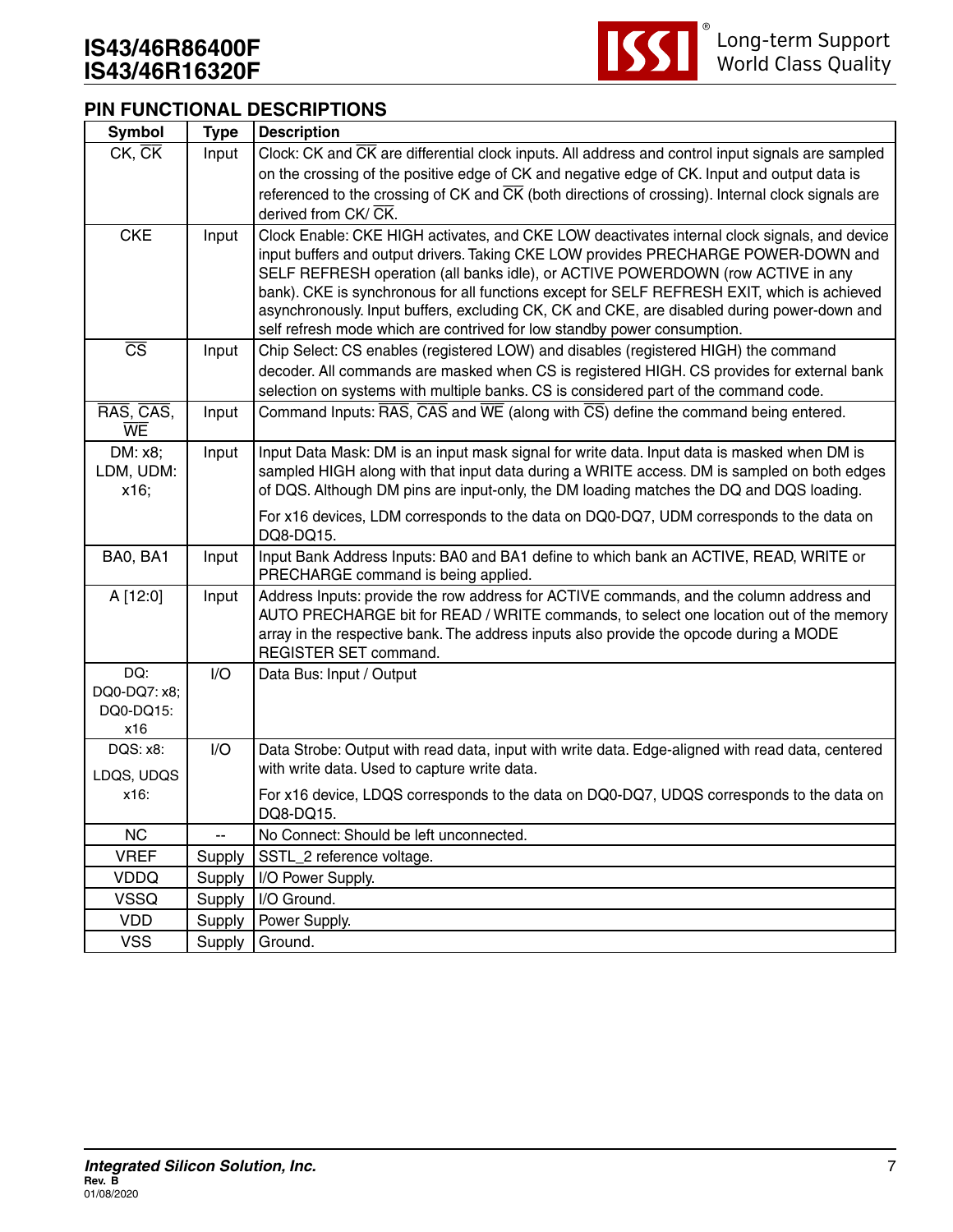

#### **COMMANDS TRUTH TABLES**

All commands (address and control signals) are registered on the positive edge of clock (crossing of CK going high and CK going low). Truth Table shows basic timing parameters for all commands.

#### **TRUTH TABLE - COMMANDS**

| <b>NAME (FUNCTION)</b>                                  | $\overline{\text{CS}}$ | <b>RAS</b> | $\overline{CAS}$ | WE | <b>BA</b> | <b>AP</b> | <b>Address</b> | <b>Notes</b> |
|---------------------------------------------------------|------------------------|------------|------------------|----|-----------|-----------|----------------|--------------|
| DESELECT (NOP)                                          | H                      | X          | X                | X  | X         | X         | X              | 2            |
| <b>NO OPERATION (NOP)</b>                               | L                      | н          | H                | H  | X         | X         | X              | 2            |
| ACTIVE (select bank and activate row)                   | L                      |            | H                | H  | Valid     | X         | Row            |              |
| READ (select bank and column and start read<br>burst)   | L                      | Н          |                  | H  | Valid     |           | Column         |              |
| READ with AP (read burst with Auto Precharge)           | L                      | н          | L                | H  | Valid     | H         | Column         | 3            |
| WRITE (select bank and column and start write<br>burst) | L                      | н          |                  | L  | Valid     |           | Column         |              |
| WRITE with AP (write burst with Auto<br>Precharge)      | L                      | Н          |                  | L  | Valid     | н         | Column         | 3            |
| <b>BURST TERMINATE</b>                                  | L                      | Н          | H                | L  | X         | X         | X              | 4            |
| PRECHARGE (deactivate row in selected<br>bank)          | L                      |            | H                | L  | Valid     |           | X              | 5            |
| PRECHARGE ALL (deactivate rows in all<br>banks)         | L                      |            | H                | L  | X         | Н         | X              | 5            |
| AUTO REFRESH or enter SELF REFRESH                      | L                      |            |                  | H  | X         | X         | X              | 6,7,8        |
| <b>MODE REGISTER SET</b>                                |                        |            |                  |    | Valid     |           | Op-code        | 9            |

Notes:

1. All states and sequences not shown are illegal or reserved.

2. DESELECT and NOP are functionally interchangeable.

- 3. Autoprecharge is non-persistent. AP High enables Auto Precharge, while AP Low disables Autoprecharge. Concurrent Autoprecharge not supported.
- 4. Burst Terminate applies to only Read bursts with Auto Precharge disabled. This command is undefined and should not be used for Read with Auto Precharge enabled, and for Write bursts.
- 5. If AP is Low, bank address determines which bank is to be precharged. If AP is High, all banks are precharged and BA0- BA1are don't care.
- 6. This command is AUTO REFRESH if CKE is High, and SELF REFRESH if CKE is low.
- 7. All address inputs and I/O are 'don't care' except for CKE. Internal refresh counters control bank and row addressing.
- 8. All banks must be precharged before issuing an AUTO-REFRESH or SELF REFRESH command.
- 9. BA0 and BA1 value select between MRS and EMRS.
- 10. CKE is HIGH for all commands shown except SELF REFRESH.

#### **TRUTH TABLE - DM Operations**

| <b>FUNCTION</b> | DМ | DQ    |
|-----------------|----|-------|
| l Write Enable  |    | Valid |
| Write Inhibit   |    |       |

Note: Used to mask write data, provided coincident with the corresponding data.

#### **ADDRESSING**

|                     | x16       | х8            |
|---------------------|-----------|---------------|
| Auto Precharge (AP) | A10       | A10           |
| Row Address (RA)    | A0-A12    | A0-A12        |
| Column Address (CA) | $A0 - A9$ | A0-A9,<br>A11 |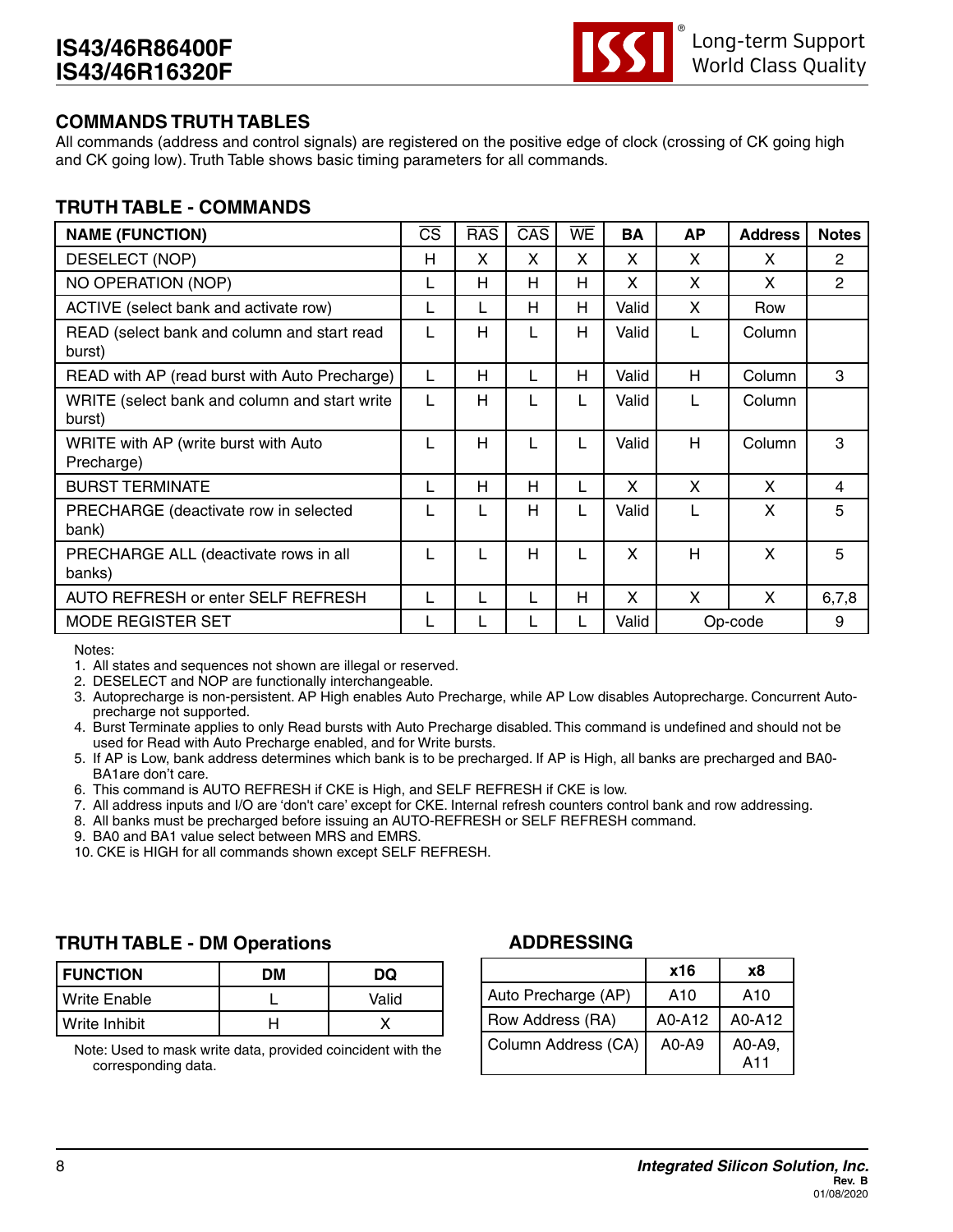

## **TRUTH TABLE - CKE**

| CKE <sub>n-1</sub> | CKE n l | <b>Current State</b> | <b>COMMAND n</b>            | <b>ACTION n</b>                | <b>NOTES</b> |  |
|--------------------|---------|----------------------|-----------------------------|--------------------------------|--------------|--|
|                    |         | Power Down           |                             | <b>Maintain Power Down</b>     |              |  |
|                    |         | Self Refresh         | X                           | <b>Maintain Self Refresh</b>   |              |  |
|                    | н       | Power Down           | NOP or DESELECT             | Exit Power Down                | 6            |  |
|                    | н       | Self Refresh         | NOP or DESELECT             | <b>Exit Self Refresh</b>       | 6, 7         |  |
| н                  |         | All Banks Idle       | NOP or DESELECT             | Precharge Power Down Entry     | 6            |  |
| н                  |         | Bank(s) Active       | NOP or DESELECT             | <b>Active Power Down Entry</b> | 6            |  |
| н                  |         | All Banks Idle       | <b>AUTO REFRESH</b>         | Self Refresh entry             |              |  |
| н                  | Н       |                      | See Truth Tables - Commands |                                |              |  |

Notes:

1. CKEn is the logic state of CKE at clock edge n; CKEn-1 was the state of CKE at the previous clock edge.

2. Current state is the state of DDR immediately prior to clock edge n.

3. COMMANDn is the command registered at clock edge n, and ACTIONn is the result of COMMANDn.

4. All states and sequences not shown are illegal or reserved.

5. CKE must not go LOW during a Read or Write, and must stay HIGH until after tapst or twa, respectively.

6. DESELECT and NOP are functionally interchangeable.

7. NOPs or Deselects must be issued for at least tsnr after Self-Refresh exit before any other command. After DLL Reset, at least txsRD must elapse before any Read commands occur.

## **Basic Timing Parameters for Commands**

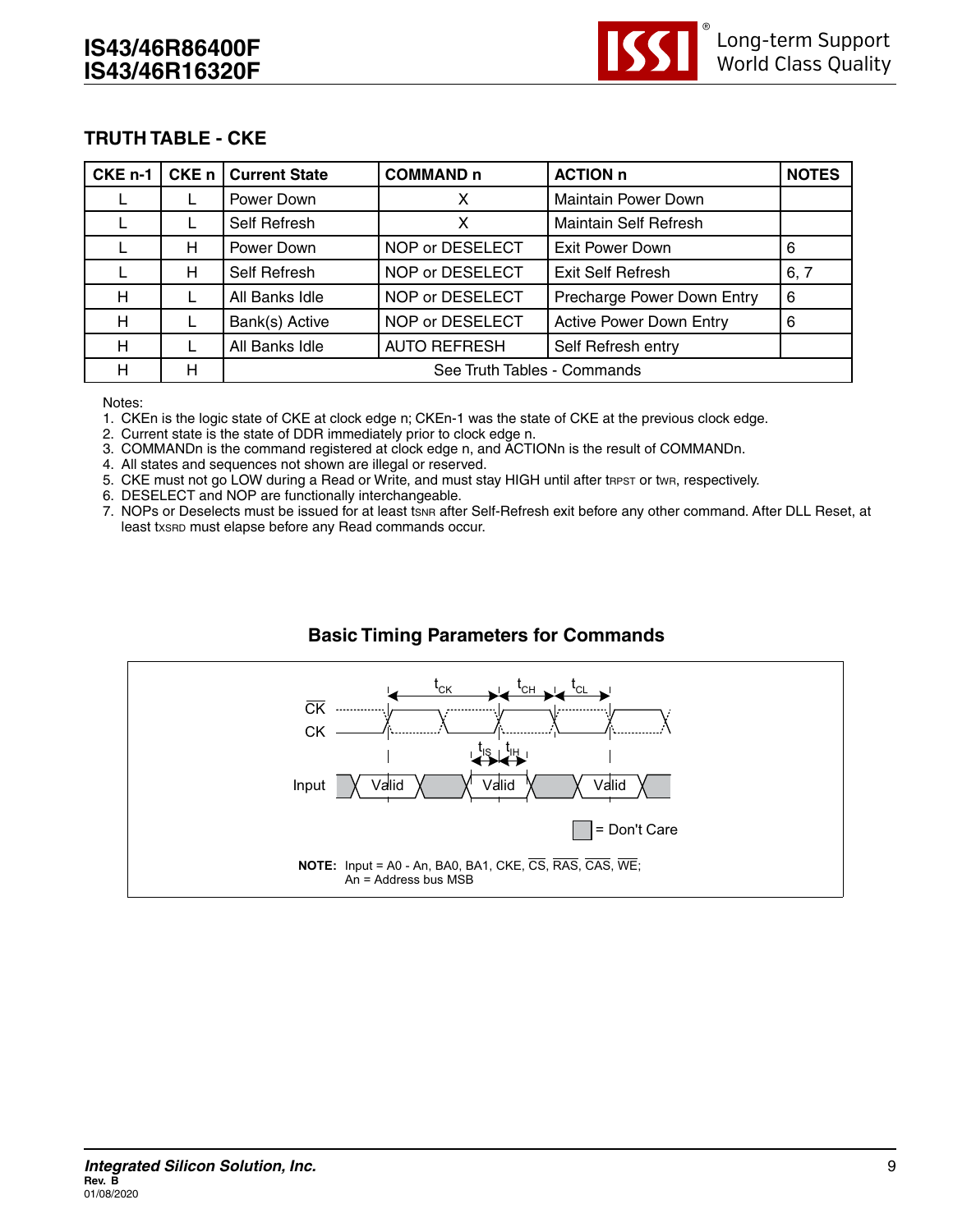

## **SIMPLIFIED STATE DIAGRAM**



PREALL = Precharge All Banks CKEL = Enter Power Down MRS = Mode Register Set CKEH = Exit Power Down EMRS = Extended Mode Register Set ACT = Active

REFS = Enter Self Refresh Write A = Write with Autoprecharge REFSX = Exit Self Refresh  $Read A = Read with Autoprecharge$ REFA = Auto Refresh PRE = Precharge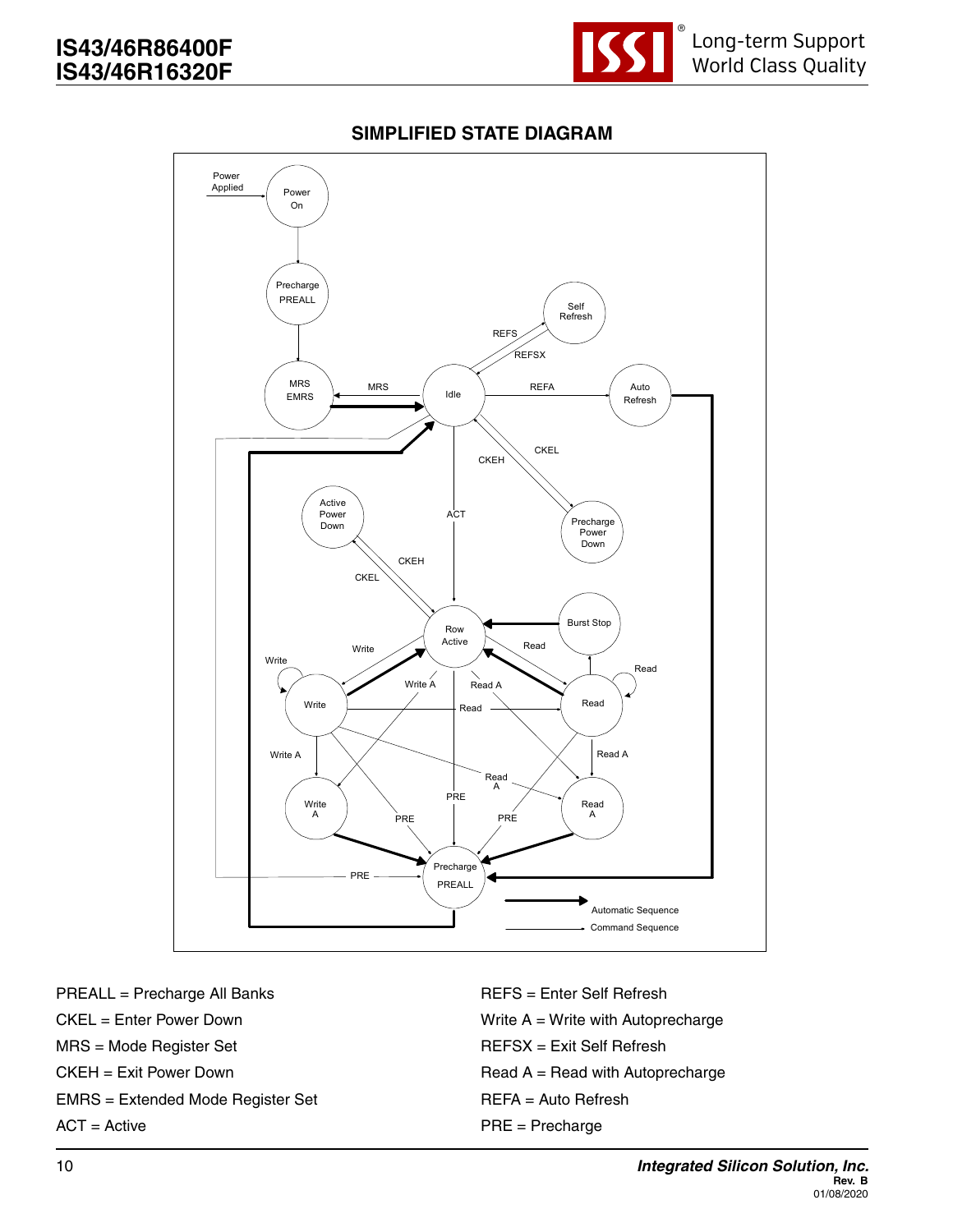

#### **FUNCTIONAL DESCRIPTION**

The DDR SDRAM is a high speed CMOS, dynamic random-access memory internally configured as a quad-bank DRAM. The 512Mb devices contains: 536,870,912 bits.

The DDR SDRAM uses double data rate architecture to achieve high speed operation. The double data rate architecture is essentially a 2n prefetch architecture with an interface designed to transfer two data words per clock cycle at the I/O pins. A single read or write access for the DDR SDRAM effectively consists of a single 2n-bit wide, one clock cycle data transfer at the internal DRAM core and two corresponding n-bit wide, one-half-clock-cycle data transfers at the I/O pins. Read and write accesses to the DDR SDRAM are burst oriented; accesses start at a selected location and continue for a programmed number of locations in a programmed sequence. Accesses begin with the registration of an ACTIVE command, which is then followed by a READ or WRITE command. The address bits registered coincident with the ACTIVE command are used to select the bank and the row to be accessed. The address bits registered coincident with the READ or WRITE command are used to select the bank and the starting column location for the burst access.

Prior to normal operation, the DDR SDRAM must be initialized. The following section provides detailed information covering device initialization, register definition, command description and device operation

#### **INITIALIZATION**

DDR SDRAMs must be powered up and initialized in a predefined manner. Operations procedures other than those specified may result in undefined operation. If there is any interruption to the device power, the initialization routine should be followed. The steps to be followed for device initialization are listed below. The Initialization Flow diagram and the Initialization Flow sequence are shown in the following figures.

The Mode Register and Extended Mode Register do not have default values. If they are not programmed during the initialization sequence, it may lead to unspecified operation. The clock stop feature is not available until the device has been properly initialized from Step 1 through 13.

- Step 1: Apply VDD before or at the same time as VDDQ.
- Step 2: CKE must maintain LVCMOS Low until VREF is stable. Apply VDDQ before applying VTT and VREF.
- Step 3: There must be at least 200 μs of valid clocks before any command may be given to the DRAM. During this time NOP or DESELECT commands must be issued on the command bus and CKE should be brought HIGH.
- Step 4: Issue a PRECHARGE ALL command.
- Step 5: Provide NOPs or DESELECT commands for at least tRP time.
- Step 6: Issue EMRS command
- Step 7: Issue MRS command, load the base mode register and to reset the DLL. Set the desired operating modes.
- Step 8: Provide NOPs or DESELECT commands for at least tMRD time.
- Step 9: Issue a PRECHARGE ALL command
- Step 10: Issue 2 or more AUTO REFRESH cycles
- Step 11: Issue MRS command with the reset DLL bit deactivated to program operating parameters without resetting the DLL
- Step 12: Provide NOP or DESELECT commands for at least tMRD time.
- Step 13: The DRAM has been properly initialized and is ready for any valid command.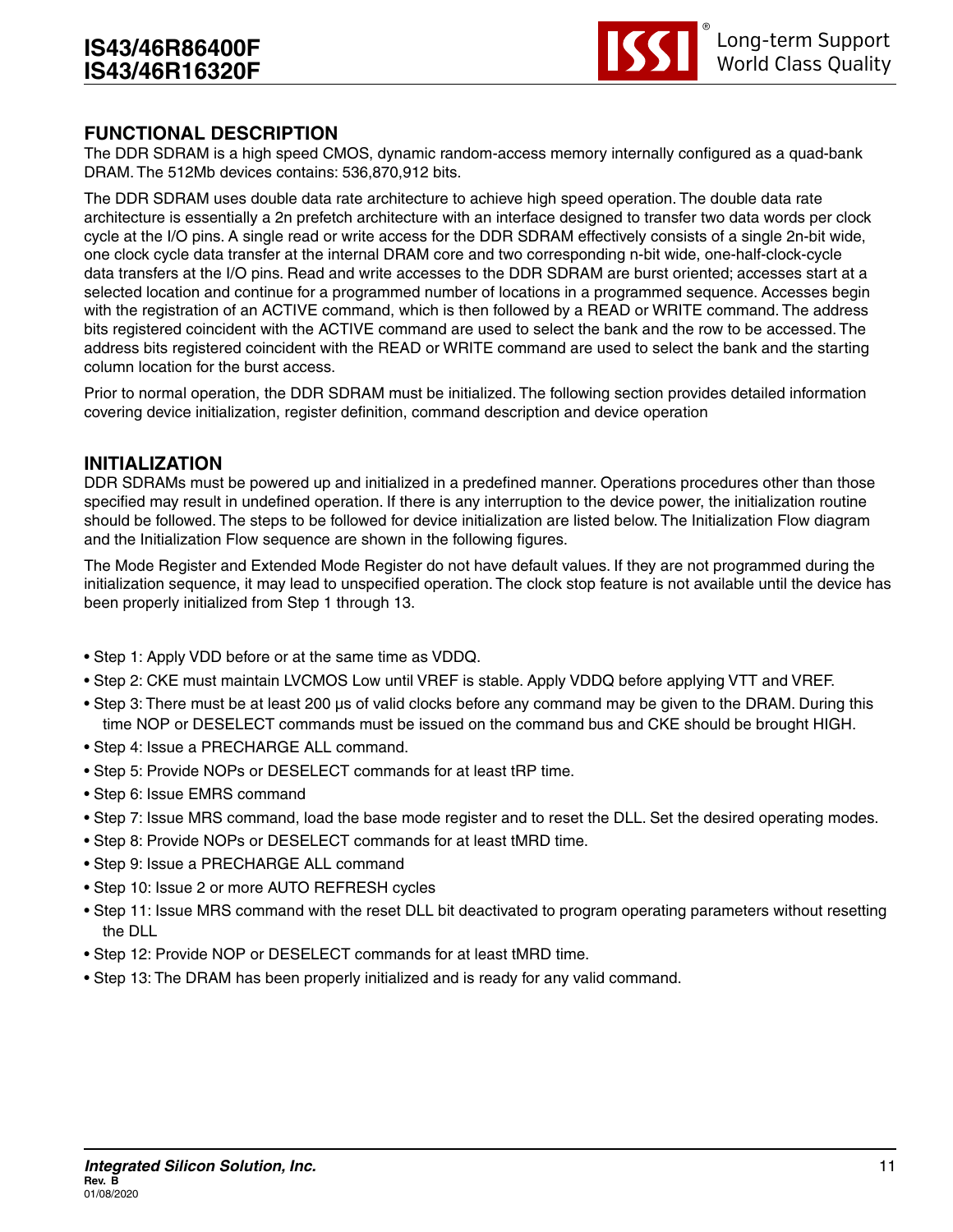

#### **Initialization Waveform Sequence**



Notes:

- 1. VTT is not applied directly to the device, however tVTD must be greater than or equal to zero to avoid device latch--up.
- 2. tMRD is required before any command can be applied, and 200 cycles of CK are required before any executable command can be applied
- 3. The two Auto Refresh commands may be moved to follow the first MRS but precede the second PRECHARGE ALL command.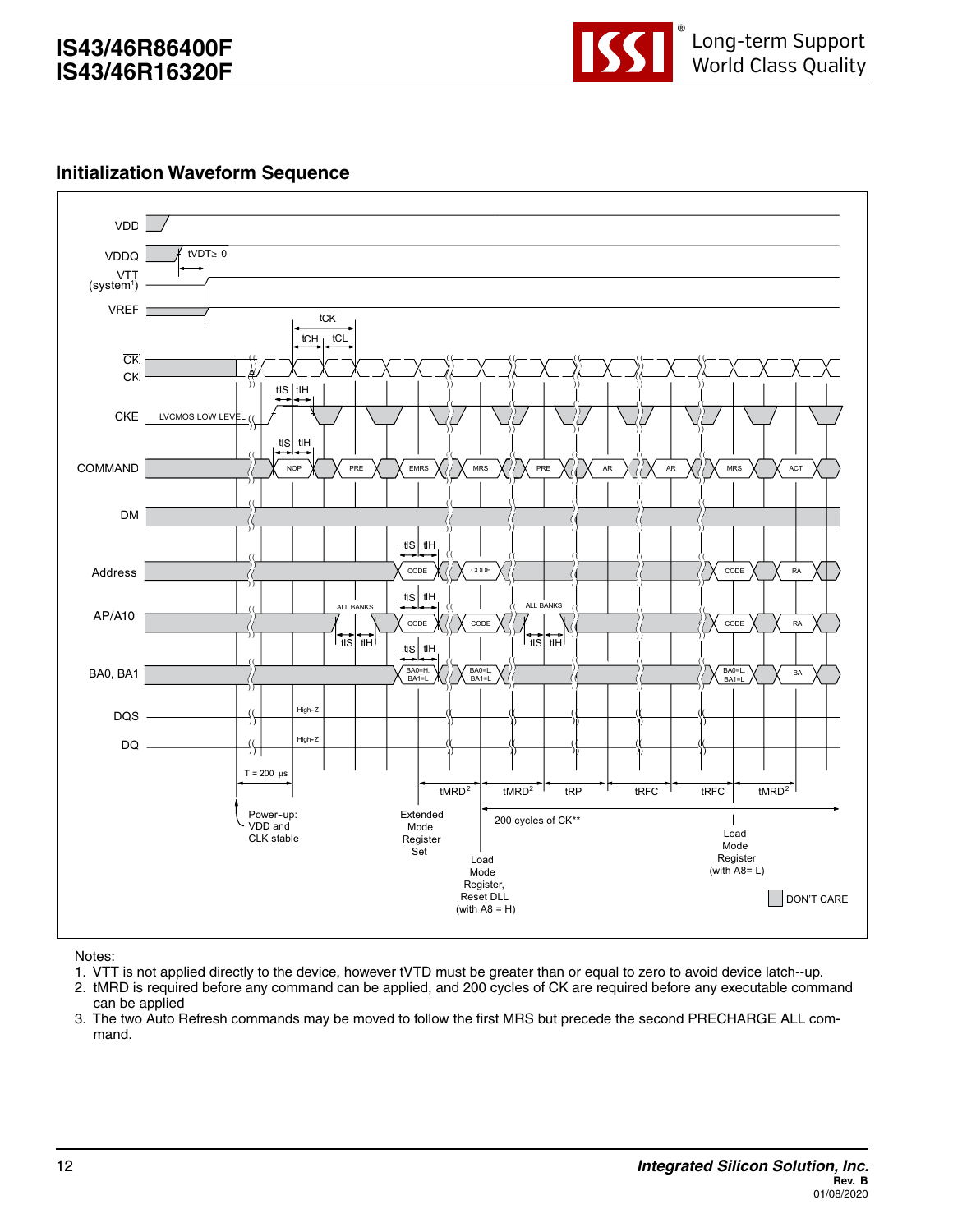

## **MODE REGISTER (MR) DEFINITION**

The Mode Register is used to define the specific mode of operation of the DDR SDRAM. This definition includes the definition of a burst length, a burst type, and a CAS latency. The Mode Register is programmed via the MODE REGISTER SET command (with BA0=0 and BA1=0) and will retain the stored information until it is reprogrammed, or the device loses power. Mode Register bits A0-A2 specify the burst length, A3 the type of burst (sequential or interleave), A4-A6 the CAS latency, and A8 DLL reset. A logic 0 should be programmed to all the undefined addresses bits to ensure future compatibility. The Mode Register must be loaded when all banks are idle and no bursts are in progress, and the controller must wait the specified time tMRD before initiating any subsequent operation. Violating either of these requirements will result in unspecified operation. Reserved states should not be used, as unknown operation or incompatibility with future versions may result

#### **MODE REGISTER**

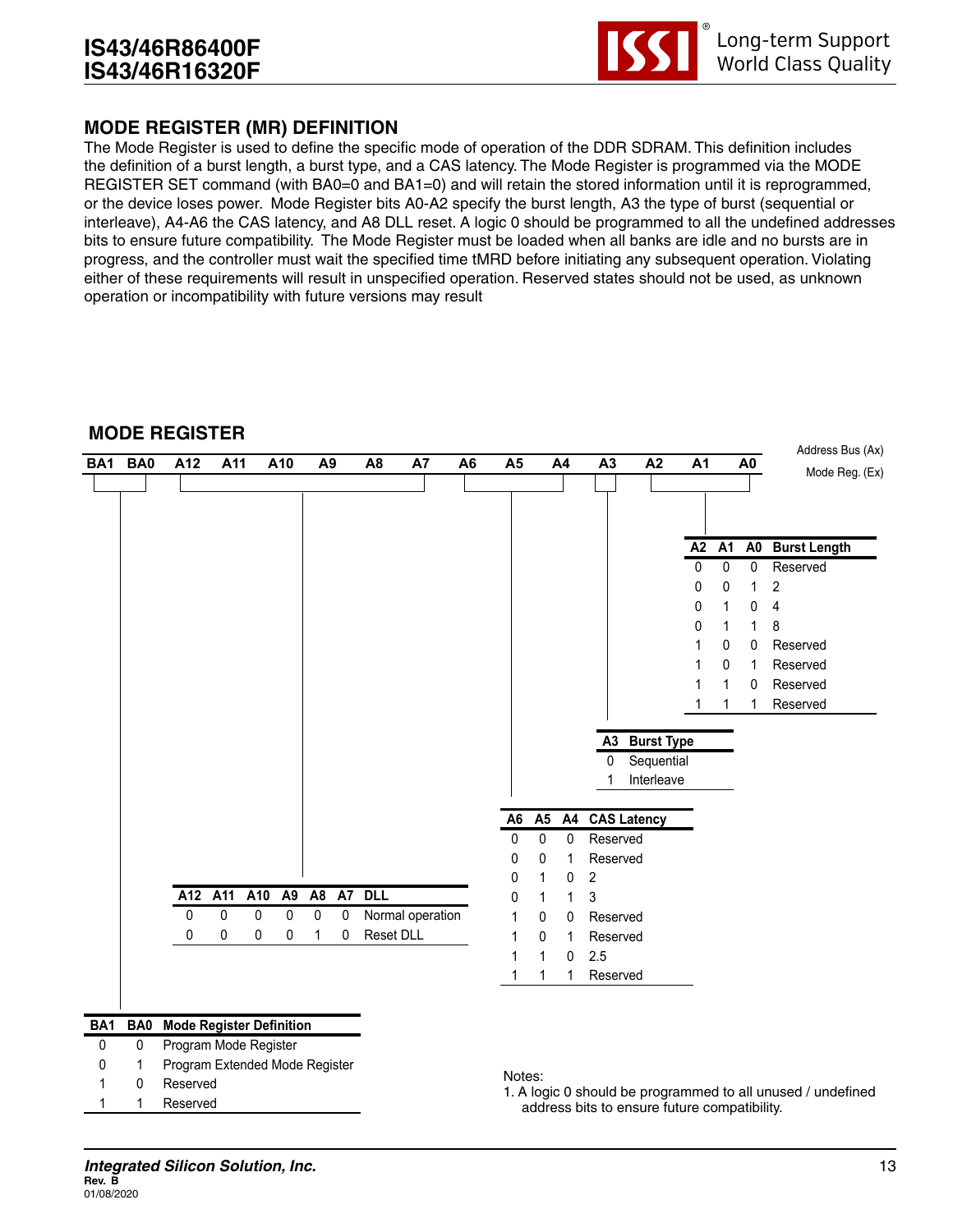

## **BURST LENGTH**

Read and write accesses to the DDR SDRAM are burst oriented, with the burst length being set and the burst order as in Burst Definition. The burst length determines the maximum number of column locations that can be accessed for a given READ or WRITE command. Burst lengths of 2, 4, or 8 locations are available for both the sequential and the interleaved burst types.

# **BURST DEFINITION**

| <b>Burst</b>   | <b>Starting Column Address</b> |                |                | <b>Order of Accesses Within a Burst</b> |                                 |  |
|----------------|--------------------------------|----------------|----------------|-----------------------------------------|---------------------------------|--|
| Length         |                                |                |                | <b>Type = Sequential</b>                | Type = Interleaved              |  |
|                |                                |                | A 0            |                                         |                                 |  |
| 2              |                                |                | 0              | $0 - 1$                                 | $0 - 1$                         |  |
|                |                                |                | 1              | $1-0$                                   | $1 - 0$                         |  |
|                |                                | A <sub>1</sub> | A 0            |                                         |                                 |  |
|                |                                | 0              | 0              | $0 - 1 - 2 - 3$                         | $0 - 1 - 2 - 3$                 |  |
| $\overline{4}$ |                                | 0              | 1              | $1 - 2 - 3 - 0$                         | $1 - 0 - 3 - 2$                 |  |
|                |                                | 1              | 0              | $2 - 3 - 0 - 1$                         | $2 - 3 - 0 - 1$                 |  |
|                |                                | 1              | 1              | $3-0-1-2$                               | $3 - 2 - 1 - 0$                 |  |
|                | A <sub>2</sub>                 | A <sub>1</sub> | A <sub>0</sub> |                                         |                                 |  |
|                | $\Omega$                       | $\Omega$       | 0              | $0 - 1 - 2 - 3 - 4 - 5 - 6 - 7$         | $0 - 1 - 2 - 3 - 4 - 5 - 6 - 7$ |  |
|                | 0                              | $\mathbf{0}$   | 1              | 1-2-3-4-5-6-7-0                         | $1 - 0 - 3 - 2 - 5 - 4 - 7 - 6$ |  |
|                | 0                              | 1              | 0              | $2 - 3 - 4 - 5 - 6 - 7 - 0 - 1$         | 2-3-0-1-6-7-4-5                 |  |
| 8              | 0                              | 1              | 1              | $3-4-5-6-7-0-1-2$                       | 3-2-1-0-7-6-5-4                 |  |
|                | 1                              | $\mathbf 0$    | $\mathbf 0$    | 4-5-6-7-0-1-2-3                         | 4-5-6-7-0-1-2-3                 |  |
|                | 1                              | $\Omega$       | 1              | $5 - 6 - 7 - 0 - 1 - 2 - 3 - 4$         | $5 - 4 - 7 - 6 - 1 - 0 - 3 - 2$ |  |
|                | 1                              | 1              | $\mathbf 0$    | $6 - 7 - 0 - 1 - 2 - 3 - 4 - 5$         | $6 - 7 - 4 - 5 - 2 - 3 - 0 - 1$ |  |
|                | 1                              | 1              | 1              | 7-0-1-2-3-4-5-6                         | 7-6-5-4-3-2-1-0                 |  |

Notes:

1. For a burst length of two, A1-An selects the two data element block; A0 selects the first access within the block.

2. For a burst length of four, A2-An selects the four data element block; A0-A1 selects the first access within the block.

3. For a burst length of eight, A3-An selects the eight data element block; A0-A2 selects the first access within the block.

4. Whenever a boundary of the block is reached within a given sequence, the following access wraps within the block.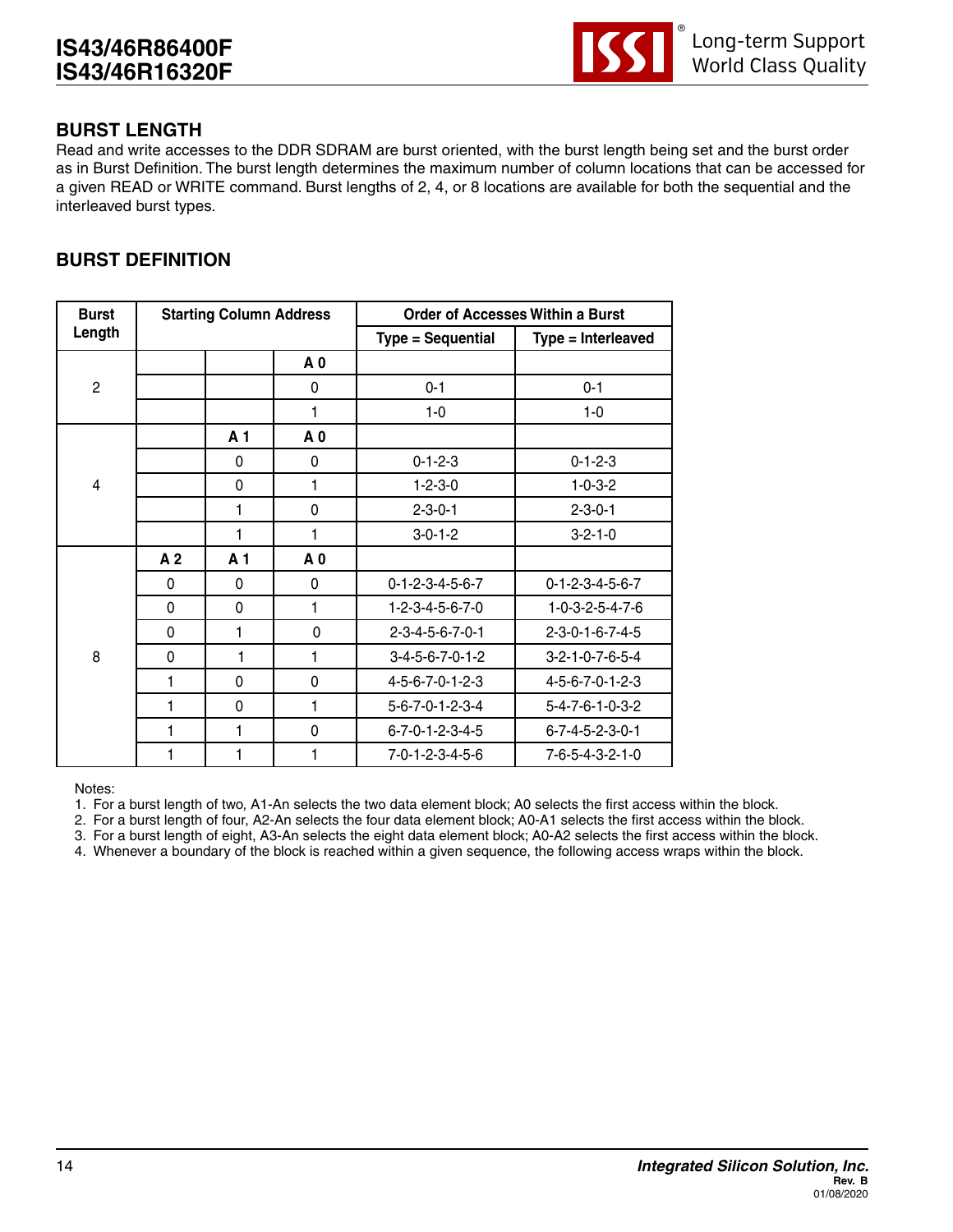

When a READ or WRITE command is issued, a block of columns equal to the burst length is effectively selected. All accesses for that burst take place within the block, meaning that the burst will wrap within the block if a boundary is reached.

The block is uniquely selected by A1-An when the burst length is set to two, by A2-An when the burst length is set to 4, by A3-An when the burst length is set to 8. An is the most significant column address bit, which depends if the device is x8 or x16. The programmed burst length applies to both read and write bursts.

#### **BURST TYPE**

Accesses within a given burst may be programmed to be either sequential or interleaved; this is referred to as the burst type and is selected via bit A3.

The ordering of accesses within a burst is determined by the burst length, the burst type and the starting column address.

#### **READ LATENCY**

The READ latency, or CAS latency, is the delay between the registration of a READ command and the availability of the first piece of output data.

If a READ command is registered at a clock edge n and the latency is 3 clocks, the first data element will be valid at n + 2tCK + tAC. If a READ command is registered at a clock edge n and the latency is 2 clocks, the first data element will be valid at  $n + tCK + tAC$ .

#### **OPERATING MODE**

The normal operating mode is selected by issuing a Mode Register Set command with bits A7 to A12 each set to zero, and bits A0 to A6 set to the desired values. A DLL reset is initiated by issuing a Mode Register Set command with bits A7 and A9 to A12 each set to zero, bit A8 set to one, and bits A0 to A6 set to the desired values. A Mode Register Set command issued to reset the DLL must always be followed by a Mode Register Set command to select normal operating mode (A8=0).

All other combinations of values for A7 to A12 are reserved for future use and/or test modes. Test modes and reserved states should not be used because unknown operation or incompatibility with future versions may result.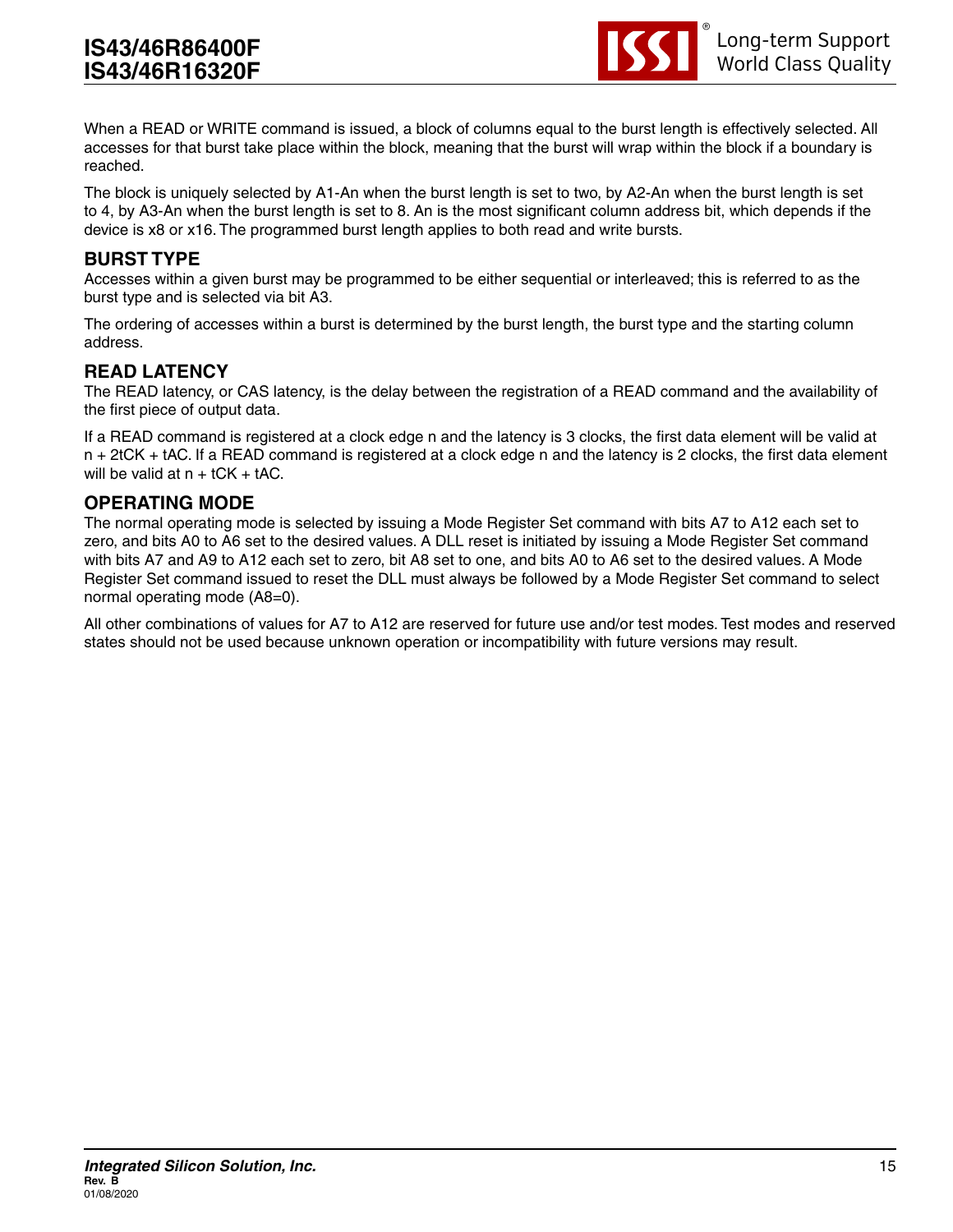

## **CAS LATENCIES**

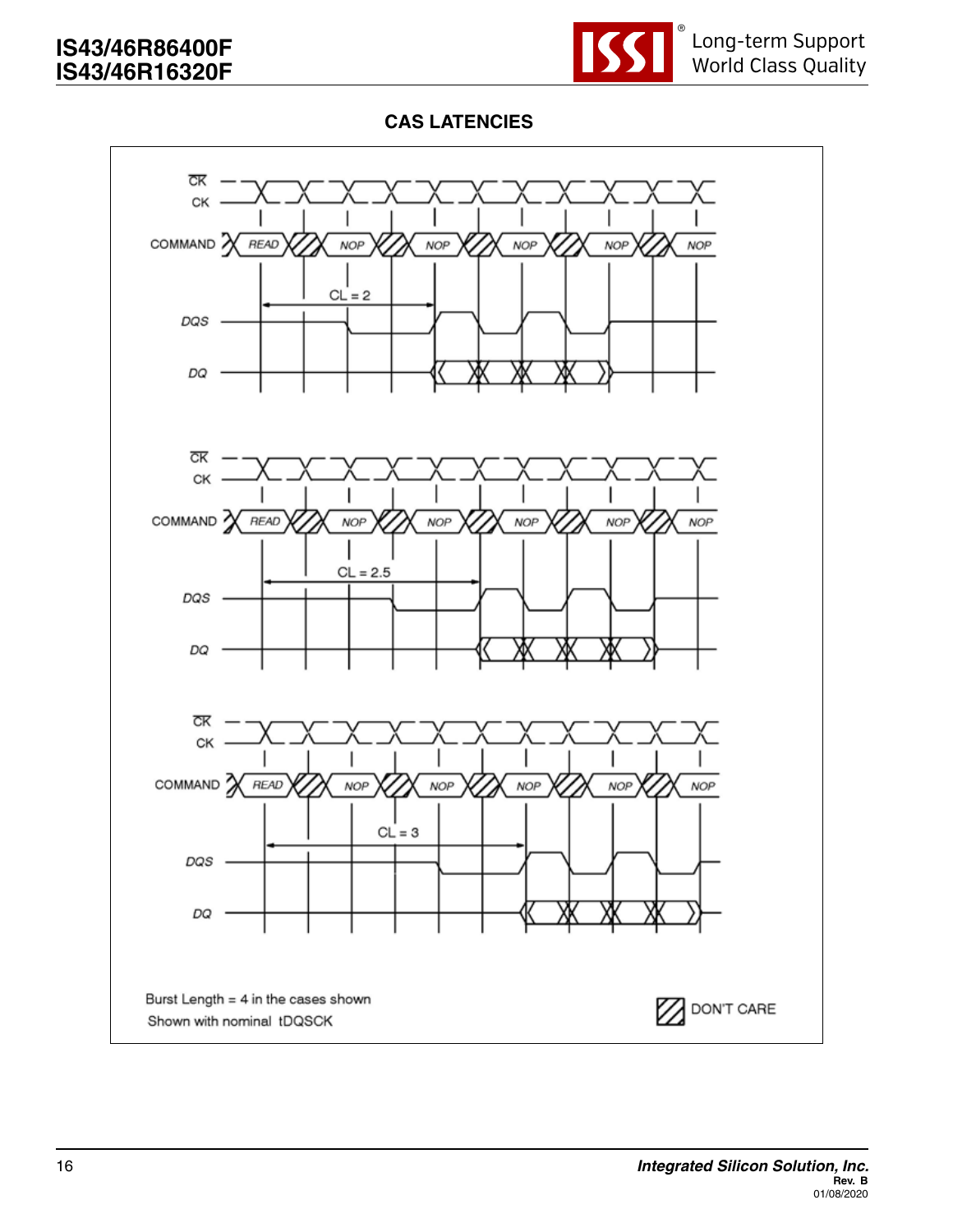

## **EXTENDED MODE REGISTER (EMR) DEFINITION**

The Extended Mode Register controls functions beyond those controlled by the Mode Register; these additional functions include DLL enable/disable, and output drive strength selection. The Extended Mode Register is programmed via the MODE REGISTER SET command (with BA1=0 and BA0=1) and will retain the stored information until it is reprogrammed, or the device loses power. The Extended Mode Register must be loaded when all banks are idle and no bursts are in progress, and the controller must wait the specified time tMRD before initiating any subsequent operation. Violating either of these requirements will result in unspecified operation. Reserved states should not be used, as unknown operation or incompatibility with future versions may result.

#### **DLL Enable/Disable**

The DLL must be enabled for normal operation. DLL enable is required during power-up initialization, and upon returning to normal operation after having disabled the DLL for the purpose of debug or evaluation (upon exiting Self Refresh Mode, the DLL is enabled automatically). Any time the DLL is enabled a DLL Reset must follow and 200 clock cycles must occur before any executable command can be issued.

#### **OUTPUT DRIVE STRENGTH (DS)**

The normal drive strength for all outputs is specified to be SSTL\_2, Class II. This DRAM also supports a reduced driver strength option, intended for lighter load and/or point-to-point environments. I--V curves for the normal drive strength and weak drive strength are included in this datasheet.

## **EXTENDED MODE REGISTER**

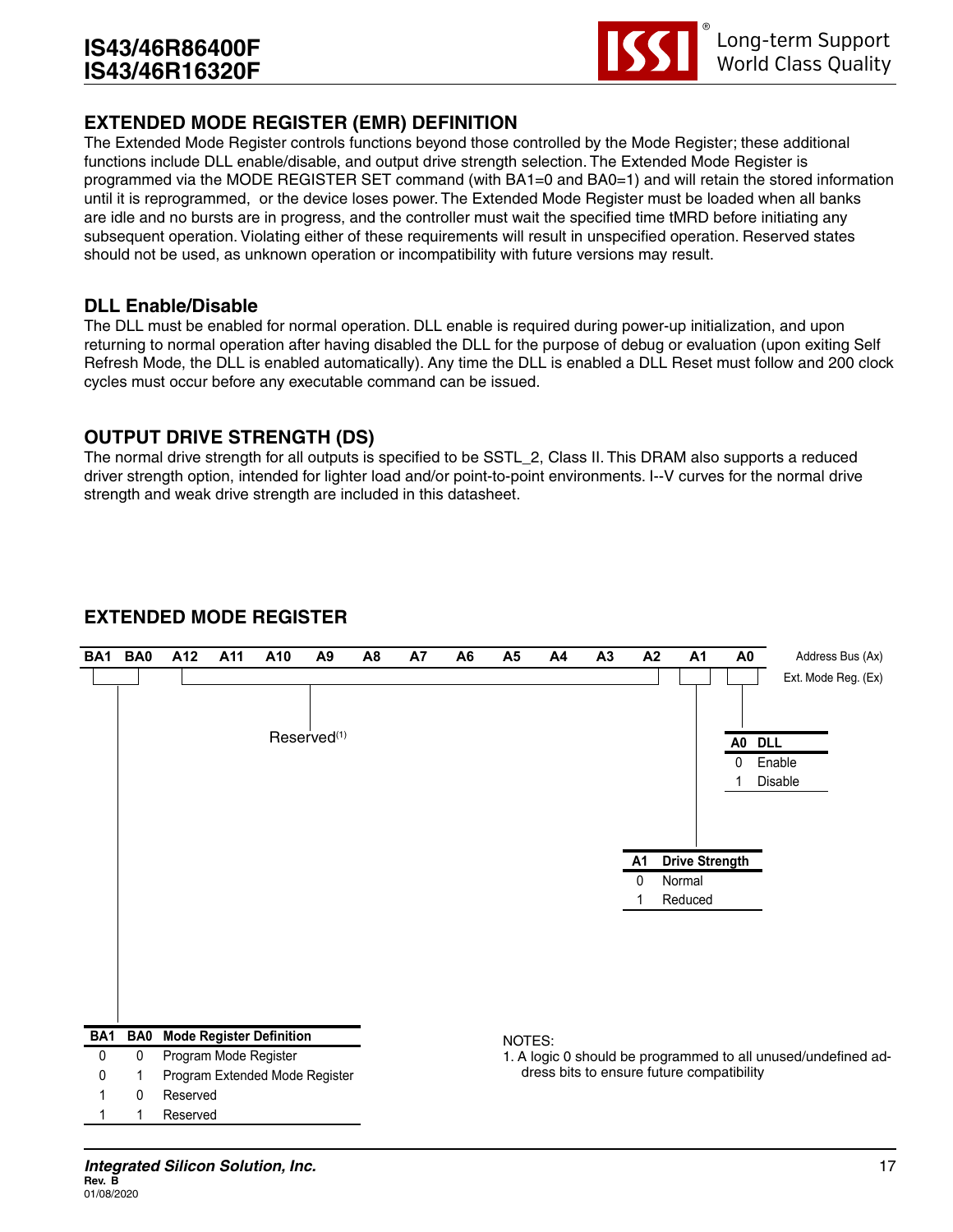

#### **Absolute Maximum Rating**

| <b>Parameter</b>                             | Symbol                             | <b>Value</b>    | Unit |
|----------------------------------------------|------------------------------------|-----------------|------|
| Voltage on any pin relative to VSS           | VIN, VOUT                          | $-1.0 \sim 3.6$ |      |
| Voltage on VDD & VDDQ supply relative to VSS | V <sub>DD</sub> , V <sub>DDQ</sub> | $-1.0 \sim 3.6$ |      |
| Storage temperature                          | <b>T</b> stg                       | $-55 \sim +150$ | ℃    |
| Power dissipation                            | P <sub>D</sub>                     | 1.5             | w    |
| Short circuit current                        | los                                | 50              | mA   |

Note:

Permanent device damage may occur if ABSOLUTE MAXIMUM RATINGS are exceeded.

Functional operation should be restricted to recommend operation condition.

Exposure to higher than recommended voltage for extended periods of time could affect device reliability

## **AC/DC Electrical Characteristics and Operating Conditions**

Recommended operating conditions (Voltage referenced to VSS=0V; TA=0 to 70°C for Commercial, TA = -40°C to +85°C for Industrial and A1, TA =  $-40^{\circ}$ C to  $+105^{\circ}$ C for A2)

| <b>Parameter</b>                                                  | Symbol                 | Min              | Max                      | Unit                     | <b>Note</b>    |
|-------------------------------------------------------------------|------------------------|------------------|--------------------------|--------------------------|----------------|
| Supply voltage (with a nominal VDD of 2.5V for -5, -6)            | <b>V<sub>DD</sub></b>  | 2.3              | 2.7                      | V                        |                |
| Supply voltage (with a nominal VDD of 2.5V for -4)                | <b>V<sub>DD</sub></b>  | 2.4              | 2.6                      | $\vee$                   |                |
| I/O Supply voltage (with a nominal VDD of 2.5V for -5, -6)        | V <sub>DDQ</sub>       | 2.3              | 2.7                      | $\vee$                   |                |
| I/O Supply voltage (with a nominal VDD of 2.5V for -4)            | V <sub>DDQ</sub>       | 2.4              | 2.6                      | $\vee$                   |                |
| I/O Reference voltage                                             | <b>VREF</b>            | 0.49*VDDQ        | 0.51*VDDQ                | $\vee$                   | 1              |
| I/O Termination voltage (system)                                  | <b>VTT</b>             | <b>VREF-0.04</b> | <b>VREF+0.04</b>         | V                        | $\overline{c}$ |
| Input logic high voltage                                          | V <sub>IH</sub> (DC)   | $VREF+0.15$      | $VDDQ+0.3$               | $\vee$                   |                |
| Input logic low voltage                                           | VIL(DC)                | $-0.3$           | <b>VREF-0.15</b>         | $\vee$                   |                |
| Input Voltage Level, CLK and CLK inputs                           | $V_{IN}(DC)$           | $-0.3$           | $VDDQ+0.3$               | V                        |                |
| Input Differential Voltage, CLK and CLK inputs                    | VID(DC)                | 0.36             | $VDDQ+0.6$               | V                        | 3              |
| V-I Matching: Pullup to Pulldown Current Ratio                    | V <sub>I</sub> (Ratio) | 0.71             | 1.4                      | $\overline{\phantom{0}}$ | 4              |
| Input leakage current                                             | IL.                    | $-2$             | 2                        | uA                       |                |
| Output leakage current                                            | log                    | $-5$             | 5                        | uA                       |                |
| Output High Current (Normal strength driver) ; VOUT = VTT + 0.84V | lон                    | $-16.8$          | —                        | mA                       |                |
| Output High Current (Normal strength driver) ; VOUT = VTT - 0.84V | lol                    | 16.8             |                          | mA                       |                |
| Output High Current (Half strength driver); VOUT = VTT + 0.45V    | <b>IOHR</b>            | -9               | $\overline{\phantom{0}}$ | mA                       |                |
| Output High Current (Half strength driver); VOUT = VTT - 0.45V    | <b>IOLR</b>            | 9                |                          | mA                       |                |
| <b>Ambient Operating Temperature</b>                              |                        |                  |                          |                          |                |
| Commercial                                                        | TA                     | 0                | $+70$                    | $^{\circ}C$              |                |
| Industrial                                                        | TA                     | $-40$            | $+85$                    | $\rm ^{\circ}C$          |                |
| A1                                                                | TA                     | $-40$            | $+85$                    | $\rm ^{\circ}C$          |                |
| A2                                                                | TA                     | $-40$            | $+105$                   | $^{\circ}C$              |                |

Note :

1. VREF is expected to be equal to 0.5\*VDDQ of the transmitting device, and to track variations in the dc level of same. Peak-to peak noise on VREF may not exceed +/-2% of the dc value.

2. VTT is not applied directly to the device. VTT is a system supply for signal termination resistors, is expected to be set equal to VREF, and must track variations in the DC level of VREF

3. VID is the magnitude of the difference between the input level on CLK and the input level on CLK.

4. The ratio of the pullup current to the pulldown current is specified for the same temperature and voltage, over the entire temperature and voltage range, for device drain to source voltages from 0.25V to 1.0V. For a given output, it represents the maximum difference between pullup and pulldown drivers due to process variation. The full variation in the ratio of the maximum to minimum pullup and pulldown current will not exceed 1.7 for device drain to source voltages from 0.1 to 1.0.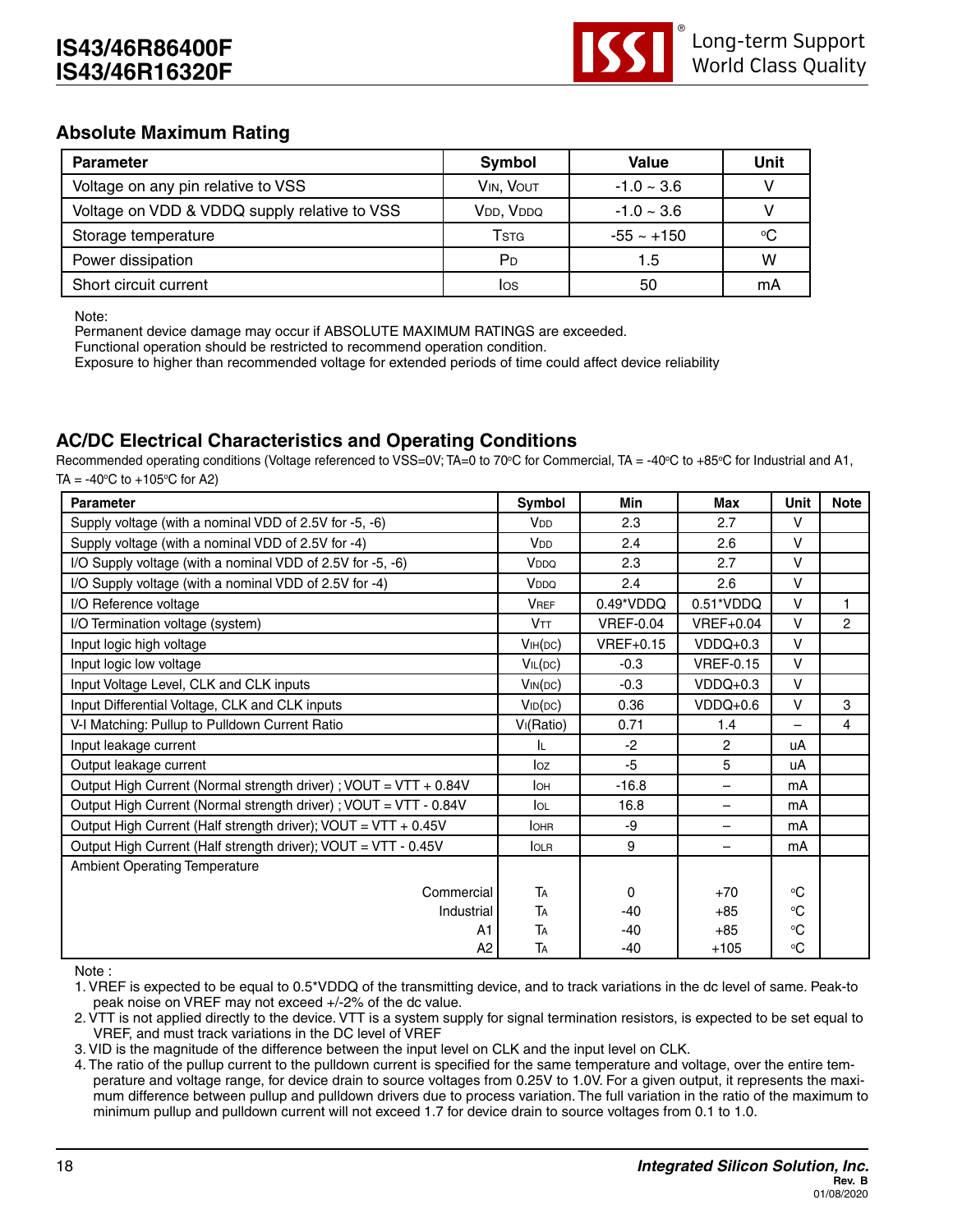

#### **CAPACITANCE CHARACTERISTICS**

 $(VDD = VDDQ = 2.5V + 0.2V$ , unless otherwise noted)

| Symbol | <b>Parameter</b>                  | <b>Test Condition</b> | Limits |            | <b>Units</b> |
|--------|-----------------------------------|-----------------------|--------|------------|--------------|
|        |                                   |                       | Min    | <b>Max</b> |              |
| Cl(A)  | Input Capacitance, address pin    | $VI = 1.25v$          | 1.3    | 3          | рF           |
| Cl(C)  | Input Capacitance, control pin    | $f=100MHz$            | 1.3    | 3          | рF           |
| Cl(K)  | Input Capacitance, CLK pin        | VI=25mVrms            | 1.3    | 3          | pF           |
| CI/O   | I/O Capacitance, I/O, DQS, DM pin |                       | 2      | 5          | рF           |

Notes:

1. This parameter is characterized.

2. Conditions: Frequency = 100MHz; Vout(DC) = VDD/2; Vout(peak-to-peak) = 0.2V; VREF = Vss.

#### **THERMAL RESISTANCE**

| <b>Package</b> | <b>Subtrate</b> | Theta-ja<br>$(Airflow = 0m/s)$ | Theta-ja<br>$(Airflow = 1m/s)$ | Theta-ja<br>$(Airflow = 2m/s)$ | Theta-ic | Units |
|----------------|-----------------|--------------------------------|--------------------------------|--------------------------------|----------|-------|
| TSOP2(66)      | 4-laver         | 88.1                           | 80.8                           | 76.8                           | 18.9     | C/W   |
| <b>BGA(60)</b> | 4-laver         | 54.8                           | 49.2                           | 47.6                           | 11.6     | C/W   |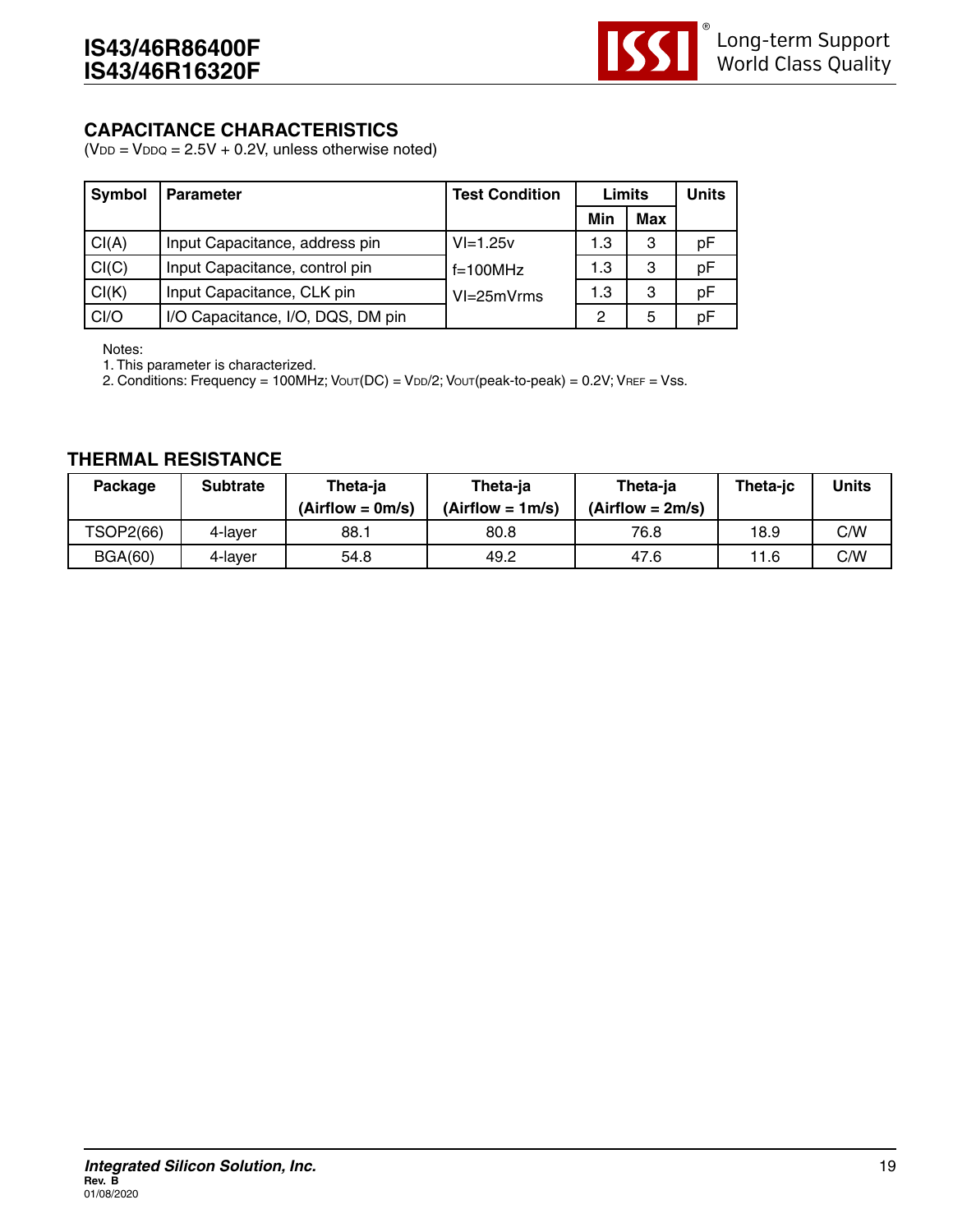

#### **IDD Specification Parameters and Test Conditions:**

 $(VDD = VDDQ = 2.5V + 0.2V (-5, -6), VDD = VDDQ = 2.5V + 0.1V (-4), Vss = VssQ = 0V, Output Open, unless otherwise noted)$ 

| <b>Symbol</b>      | <b>Parameter/Test Condition</b>                                                                                                                                                                                                                                                            | $-4$ | $-5$ | -6  | <b>Units</b> |
|--------------------|--------------------------------------------------------------------------------------------------------------------------------------------------------------------------------------------------------------------------------------------------------------------------------------------|------|------|-----|--------------|
| IDD <sub>0</sub>   | Operating current for one bank active-precharge; $tRC = tRC(min);$<br>tCK = tCK(min); DQ, DM and DQS inputs changing once per clock<br>cycle; address and control inputs changing once every two clock<br>cycles; CS = high between valid commands.                                        | 100  | 90   | 80  | mA           |
| IDD1               | Operating current for one bank operation; one bank open, $BL = 4$ ,<br>$tRC = tRC(min)$ , $tCK = tCK(min)$ , lout=0mA, Address and control<br>inputs changing once per clock cycle.                                                                                                        | 100  | 90   | 80  | mA           |
| IDD <sub>2</sub> P | Precharge power-down standby current; all banks idle; power-down<br>mode; CKE VIL(max); tCK = tCK(min); VIN = VREF for DQ, DQS and<br><b>DM</b>                                                                                                                                            | 35   | 35   | 35  | mA           |
| IDD2F              | Precharge floating standby current; CS VIH(min); all banks idle; CKE<br>$VIH(min);$ tCK = tCK(min); address and other control inputs changing<br>once per clock cycle; VIN = VREF for DQ, DQS and DM                                                                                       | 70   | 65   | 60  | mA           |
| IDD3P              | Active power-down standby current; one bank active; power-down<br>mode; CKE VIL(max); tCK = tCK(min); VIN = VREF for DQ, DQS and<br><b>DM</b>                                                                                                                                              | 35   | 35   | 35  | mA           |
| IDD3N              | Active standby current; CS VIH(min); CKE VIH(min); one bank<br>active; $tRC = tRAS(max)$ ; $tCK = tCK(min)$ ; DQ, DQS and DM inputs<br>changing twice per clock cycle; address and other control inputs<br>changing once per clock cycle                                                   | 80   | 75   | 70  | mA           |
| IDD4R              | Operating current for burst read; burst length $= 2$ ; reads; continuous<br>burst; one bank active; address and control inputs changing once per<br>clock cycle; $tCK = tCK(min)$ ; 50% of data changing on every transfer;<br>$IOUT = 0mA$                                                | 160  | 150  | 140 | mA           |
| IDD4W              | Operating current for burst write; burst length $= 2$ ; writes; continuous<br>burst; one bank active address and control inputs changing once per<br>clock cycle; $tCK = tCK(min)$ ; DQ, DM and DQS inputs changing twice<br>per clock cycle, 50% of input data changing at every transfer | 160  | 150  | 140 | mA           |
| IDD <sub>5</sub>   | Auto refresh current; $tRC = tRFC(min);$                                                                                                                                                                                                                                                   | 170  | 160  | 150 | mA           |
| IDD6               | Self refresh current; CKE 0.2V;                                                                                                                                                                                                                                                            | 8    | 8    | 8   | mA           |
| IDD7               | Operating current for four bank operation; four bank interleaving<br>READs (BL=4) with auto precharge; $tRC = tRC(min)$ , $tCK = tCK(min)$ ;<br>Address and control inputs change only during ACTIVE, READ, or<br><b>WRITE</b> commands                                                    | 260  | 240  | 220 | mA           |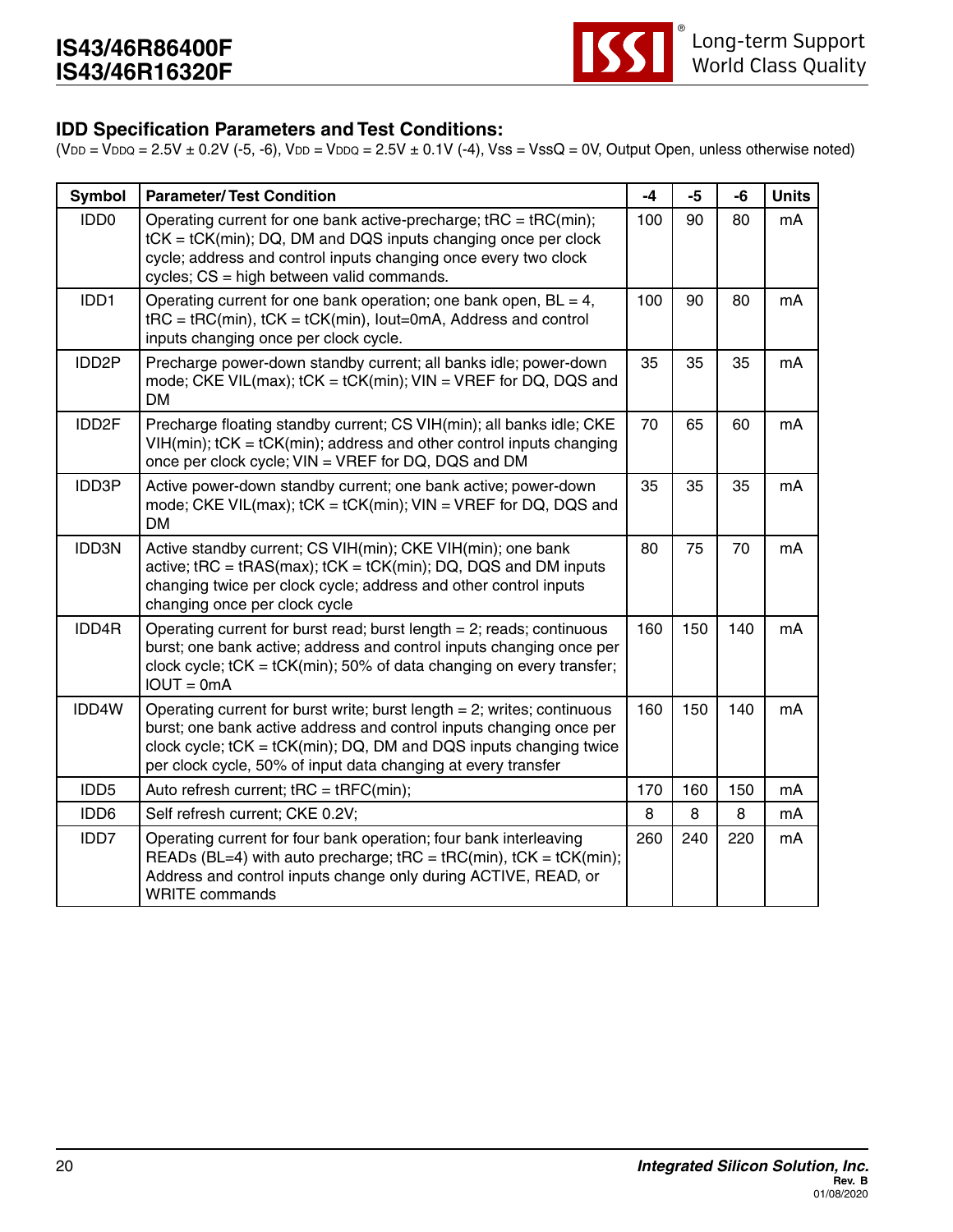

#### **AC TIMING REQUIREMENTS**

Absolute Specifications (VDD, VDDQ =  $+2.5$  V  $\pm$ 0.1 V)

| <b>PARAMETER</b>                                             | <b>SYMBOL</b> | -4                       |                          | <b>UNITS</b> |
|--------------------------------------------------------------|---------------|--------------------------|--------------------------|--------------|
|                                                              |               | <b>MIN</b>               | <b>MAX</b>               |              |
| DQ output access time for CLK,/CLK                           | tAC           | $-0.7$                   | 0.7                      | ns           |
| DQS output access time for CLK,/CLK                          | <b>tDQSCK</b> | $-0.6$                   | 0.6                      | ns           |
| CLK high-level width                                         | tCH           | 0.45                     | 0.55                     | tCK          |
| CLK low-level width                                          | tCL           | 0.45                     | 0.55                     | tCK          |
| CLK half period                                              | tHP           | min<br>(tCL, tCH)        |                          | ns           |
| CLK cycle time CL=3                                          | tCK(3)        | 4                        | 8                        | ns           |
| $CL=2.5$                                                     | tCK(2.5)      | 6                        | 12                       | ns           |
| $CL = 2$                                                     | tCK(2)        | 7.5                      | 12                       | ns           |
| DQ and DM input hold time                                    | tDH           | 0.4                      | $\overline{a}$           | ns           |
| DQ and DM input setup time                                   | tDS           | 0.4                      | $\overline{\phantom{0}}$ | ns           |
| Control & Address input pulse width (for each<br>input)      | tIPW          | 2.2                      |                          | ns           |
| DQ and DM input pulse width (for each input)                 | tDIPW         | 1.75                     |                          | ns           |
| DQ & DQS high-impedance time from CLK,/CLK                   | tHZ           | $\overline{\phantom{0}}$ | 0.7                      | ns           |
| DQ & DQS low--impedance time from CLK,/CLK                   | tLZ           | $-0.7$                   |                          | ns           |
| DQS--DQ Skew, DQS to last DQ valid, per group,<br>per access | tDQSQ         |                          | 0.4                      | ns           |
| DQ/DQS output hold time from DQS                             | <b>tQH</b>    | tHP-tQHS                 |                          | ns           |
| Data Hold Skew Factor                                        | tQHS          |                          | 0.5                      | ns           |
| Write command to first DQS latching transition               | tDQSS         | 0.72                     | 1.28                     | tCK          |
| DQS input high pulse width                                   | tDQSH         | 0.35                     |                          | tCK          |
| DQS input low pulse width                                    | tDQSL         | 0.35                     | —                        | tCK          |
| DQS falling edge to CLK setup time                           | tDSS          | 0.2                      |                          | <b>tCK</b>   |
| DQS falling edge hold time from CLK                          | tDSH          | 0.2                      |                          | tCK          |
| MODE REGISTER SET command cycle time                         | tMRD          | $\mathbf{2}$             |                          | tCK          |
| Write preamble setup time                                    | tWPRES        | 0                        |                          | tCK          |
| Write postamble                                              | tWPST         | 0.4                      | 0.6                      | tCK          |
| Write preamble                                               | tWPRE         | 0.25                     |                          | tCK          |
| Address and Control input hold time (fast slew<br>rate)      | <b>tIHF</b>   | 0.6                      |                          | ns           |
| Address and Control input setup time (fast slew<br>rate)     | tISF          | 0.6                      |                          | ns           |
| Address and Control input hold time (slow slew<br>rate)      | tIH           | 0.7                      |                          | ns           |
| Address and Control input setup time (slow slew<br>rate)     | tIS           | 0.7                      |                          | ns           |
| Read preamble                                                | tRPRE         | 0.9                      | 1.1                      | tCK          |
| Read postamble                                               | tRPST         | 0.4                      | 0.6                      | tCK          |
| <b>ACTIVE to PRECHARGE command</b>                           | tRAS          | 40                       | 70,000                   | ns           |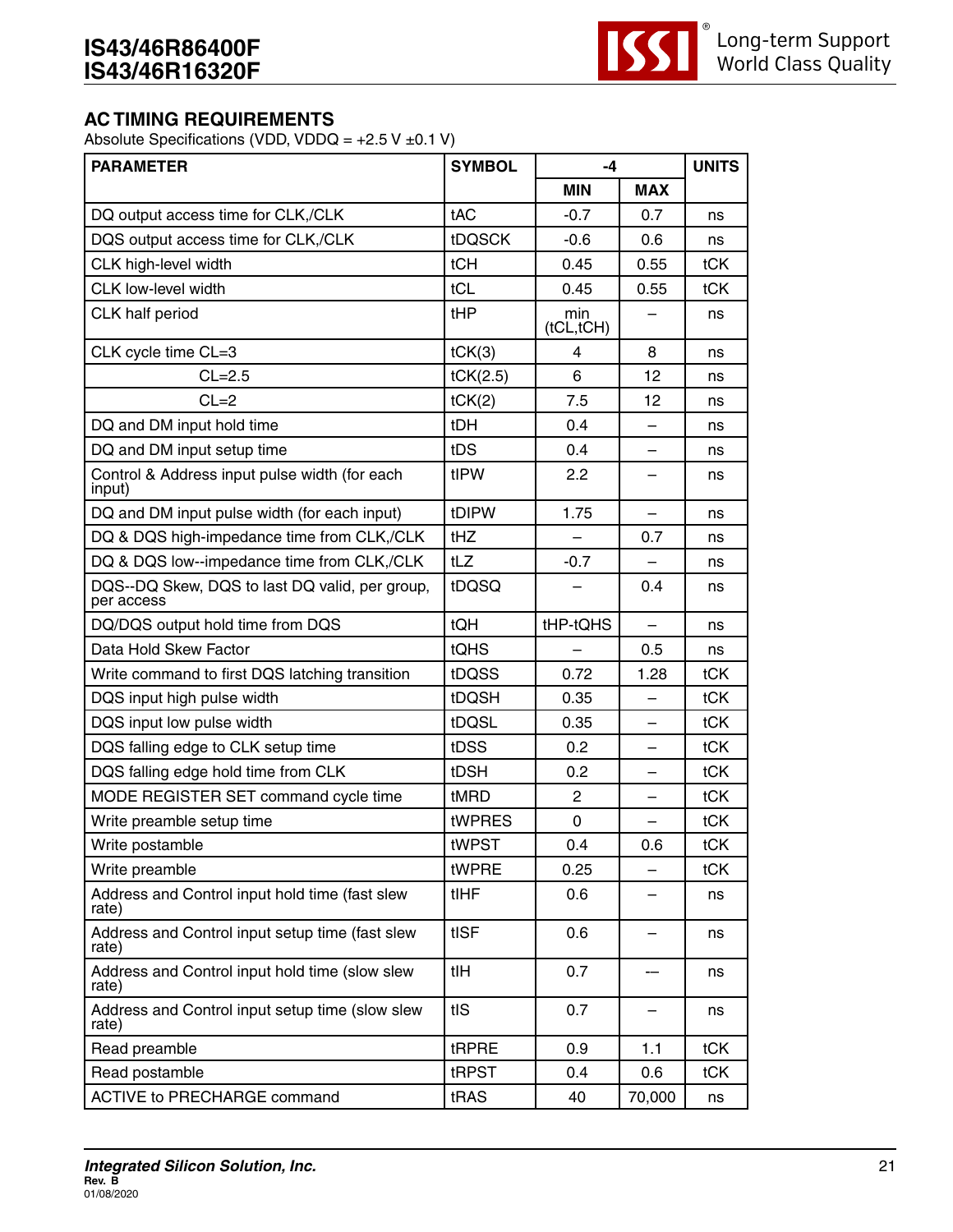

#### **AC TIMING REQUIREMENTS**

Absolute Specifications (VDD, VDDQ =  $+2.5$  V  $\pm$ 0.1 V)

| <b>PARAMETER</b>                                           | <b>SYMBOL</b> | -4         |            | <b>UNITS</b> |
|------------------------------------------------------------|---------------|------------|------------|--------------|
|                                                            |               | <b>MIN</b> | <b>MAX</b> |              |
| <b>ACTIVE to ACTIVE/Auto Refresh command</b><br>period     | tRC           | 55         |            | ns           |
| Auto Refresh to Active/Auto                                | <b>tRFC</b>   | 70         |            | ns           |
| ACTIVE to READ or WRITE delay                              | tRCD          | 15         |            | ns           |
| PRECHARGE command period                                   | tRP           | 15         |            | ns           |
| Active to Autoprecharge Delay                              | tRAP          | 15         |            | ns           |
| ACTIVE bank A to ACTIVE bank B command                     | tRRD          | 10         |            | ns           |
| Write recovery time                                        | tWR           | 15         |            | ns           |
| Auto Precharge write recovery + precharge time             | <b>tDAL</b>   | $tWR+ tRP$ |            | tCK          |
| Internal Write to Read Command Delay                       | <b>IWTR</b>   | 2          |            | tCK          |
| Exit self refresh to non-READ                              | tXSNR         | 70         |            | ns           |
| Exit self refresh to READ command                          | tXSRD         | 200        |            | tCK          |
| $TA \leq 85^{\circ}C$<br>Average Periodic Refresh Interval | tREFI         |            | 7.8        | μS           |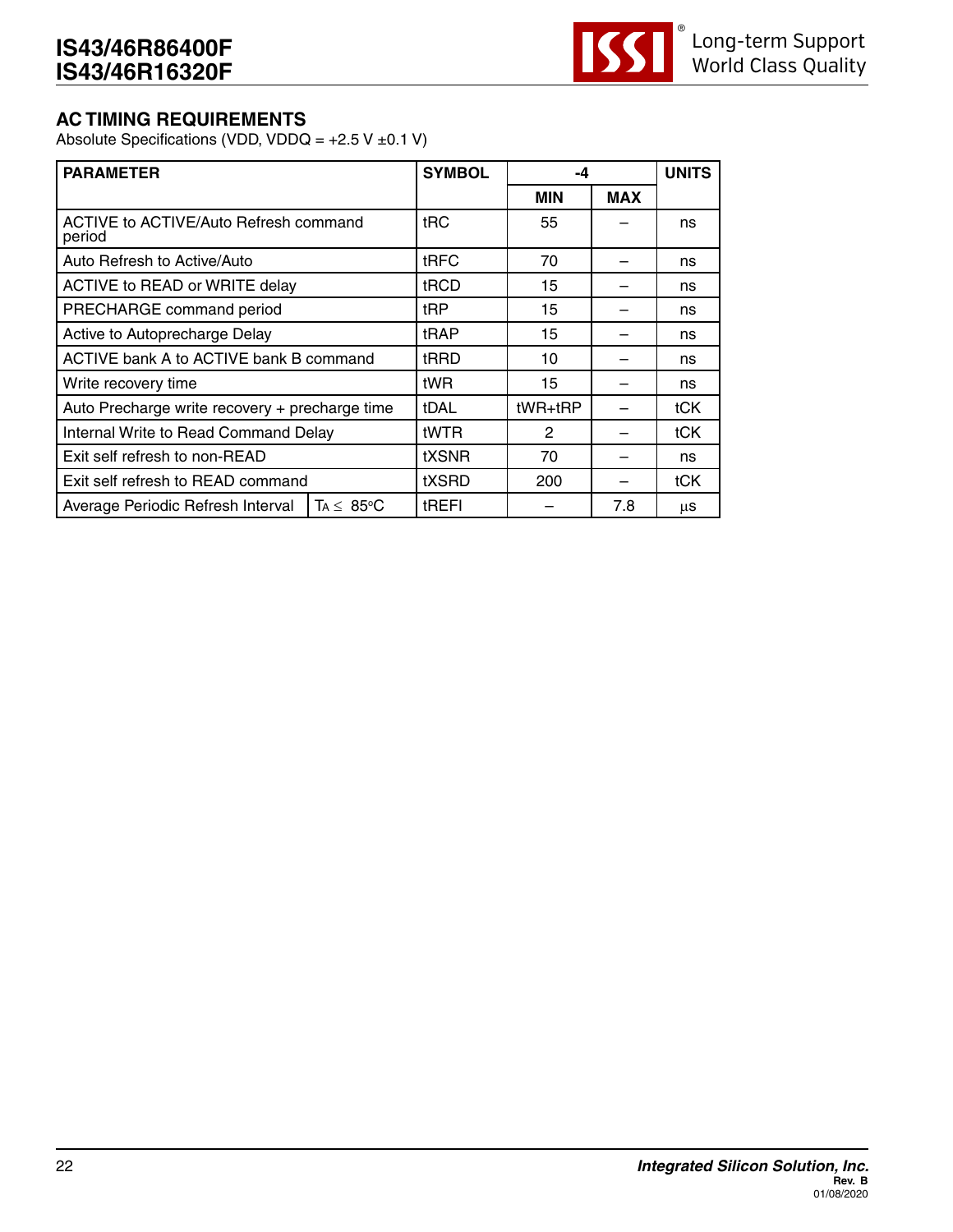# **IS43/46R86400F IS43/46R16320F**



# **AC TIMING REQUIREMENTS**

Absolute Specifications (VDD, VDDQ =  $+2.5$  V  $\pm$ 0.2 V)

| <b>PARAMETER</b>                                             | <b>SYMBOL</b><br>-5<br>-6 |                          |                          | <b>UNITS</b>      |                          |     |
|--------------------------------------------------------------|---------------------------|--------------------------|--------------------------|-------------------|--------------------------|-----|
|                                                              |                           | <b>MIN</b>               | <b>MAX</b>               | <b>MIN</b>        | <b>MAX</b>               |     |
| DQ output access time for CLK,/CLK                           | tAC                       | $-0.7$                   | 0.7                      | $-0.7$            | 0.7                      | ns  |
| DQS output access time for CLK,/CLK                          | <b>tDQSCK</b>             | $-0.6$                   | 0.6                      | $-0.6$            | 0.6                      | ns  |
| CLK high-level width                                         | tCH                       | 0.45                     | 0.55                     | 0.45              | 0.55                     | tCK |
| CLK low-level width                                          | tCL                       | 0.45                     | 0.55                     | 0.45              | 0.55                     | tCK |
| CLK half period                                              | tHP                       | min<br>(tCL, tCH)        |                          | min<br>(tCL, tCH) |                          | ns  |
| CLK cycle time CL=3                                          | tCK(3)                    | 5                        | 8                        | 6                 | 12                       | ns  |
| $CL=2.5$                                                     | tCK(2.5)                  | 6                        | 12                       | 6                 | 12                       | ns  |
| $CL = 2$                                                     | tCK(2)                    | 7.5                      | 12                       | 7.5               | 12                       | ns  |
| DQ and DM input hold time                                    | tDH                       | 0.4                      | $\qquad \qquad -$        | 0.45              | $\equiv$                 | ns  |
| DQ and DM input setup time                                   | tDS                       | 0.4                      | $\overline{\phantom{0}}$ | 0.45              | $\overline{\phantom{0}}$ | ns  |
| Control & Address input pulse width (for each<br>input)      | tIPW                      | 2.2                      |                          | 2.2               |                          | ns  |
| DQ and DM input pulse width (for each input)                 | tDIPW                     | 1.75                     | —                        | 1.75              |                          | ns  |
| DQ & DQS high-impedance time from CLK,/CLK                   | tHZ                       | $\overline{\phantom{0}}$ | 0.7                      | $\equiv$          | 0.7                      | ns  |
| DQ & DQS low--impedance time from CLK,/CLK                   | tLZ                       | $-0.7$                   |                          | $-0.7$            |                          | ns  |
| DQS--DQ Skew, DQS to last DQ valid, per group,<br>per access | tDQSQ                     |                          | 0.4                      |                   | 0.45                     | ns  |
| DQ/DQS output hold time from DQS                             | tQH                       | tHP-tQHS                 | $\overline{\phantom{0}}$ | tHP-<br>tQHS      |                          | ns  |
| Data Hold Skew Factor                                        | tQHS                      |                          | 0.5                      |                   | 0.55                     | ns  |
| Write command to first DQS latching transition               | tDQSS                     | 0.72                     | 1.28                     | 0.75              | 1.28                     | tCK |
| DQS input high pulse width                                   | <b>tDQSH</b>              | 0.35                     |                          | 0.35              | $\overline{\phantom{0}}$ | tCK |
| DQS input low pulse width                                    | tDQSL                     | 0.35                     | —                        | 0.35              |                          | tCK |
| DQS falling edge to CLK setup time                           | tDSS                      | 0.2                      | $\overline{\phantom{0}}$ | 0.2               | $\overline{\phantom{0}}$ | tCK |
| DQS falling edge hold time from CLK                          | tDSH                      | 0.2                      | $\qquad \qquad -$        | 0.2               | —                        | tCK |
| MODE REGISTER SET command cycle time                         | tMRD                      | $\overline{2}$           |                          | $\overline{2}$    |                          | tCK |
| Write preamble setup time                                    | tWPRES                    | $\mathbf 0$              | $\overline{\phantom{0}}$ | $\pmb{0}$         | $\overline{\phantom{0}}$ | tCK |
| Write postamble                                              | tWPST                     | 0.4                      | 0.6                      | 0.4               | 0.6                      | tCK |
| Write preamble                                               | tWPRE                     | 0.25                     |                          | 0.25              |                          | tCK |
| Address and Control input hold time (fast slew<br>rate)      | tIHF                      | 0.6                      | -                        | 0.75              |                          | ns  |
| Address and Control input setup time (fast slew<br>rate)     | tISF                      | 0.6                      | $\overline{\phantom{m}}$ | 0.75              | $\overline{\phantom{m}}$ | ns  |
| Address and Control input hold time (slow slew<br>rate)      | tIH                       | 0.7                      | —                        | 0.8               | --                       | ns  |
| Address and Control input setup time (slow slew<br>rate)     | tIS                       | 0.7                      | -                        | 0.8               | -                        | ns  |
| Read preamble                                                | tRPRE                     | 0.9                      | 1.1                      | 0.9               | 1.1                      | tCK |
| Read postamble                                               | tRPST                     | 0.4                      | 0.6                      | 0.4               | 0.6                      | tCK |
| <b>ACTIVE to PRECHARGE command</b>                           | tRAS                      | 40                       | 70,000                   | 42                | 120,000                  | ns  |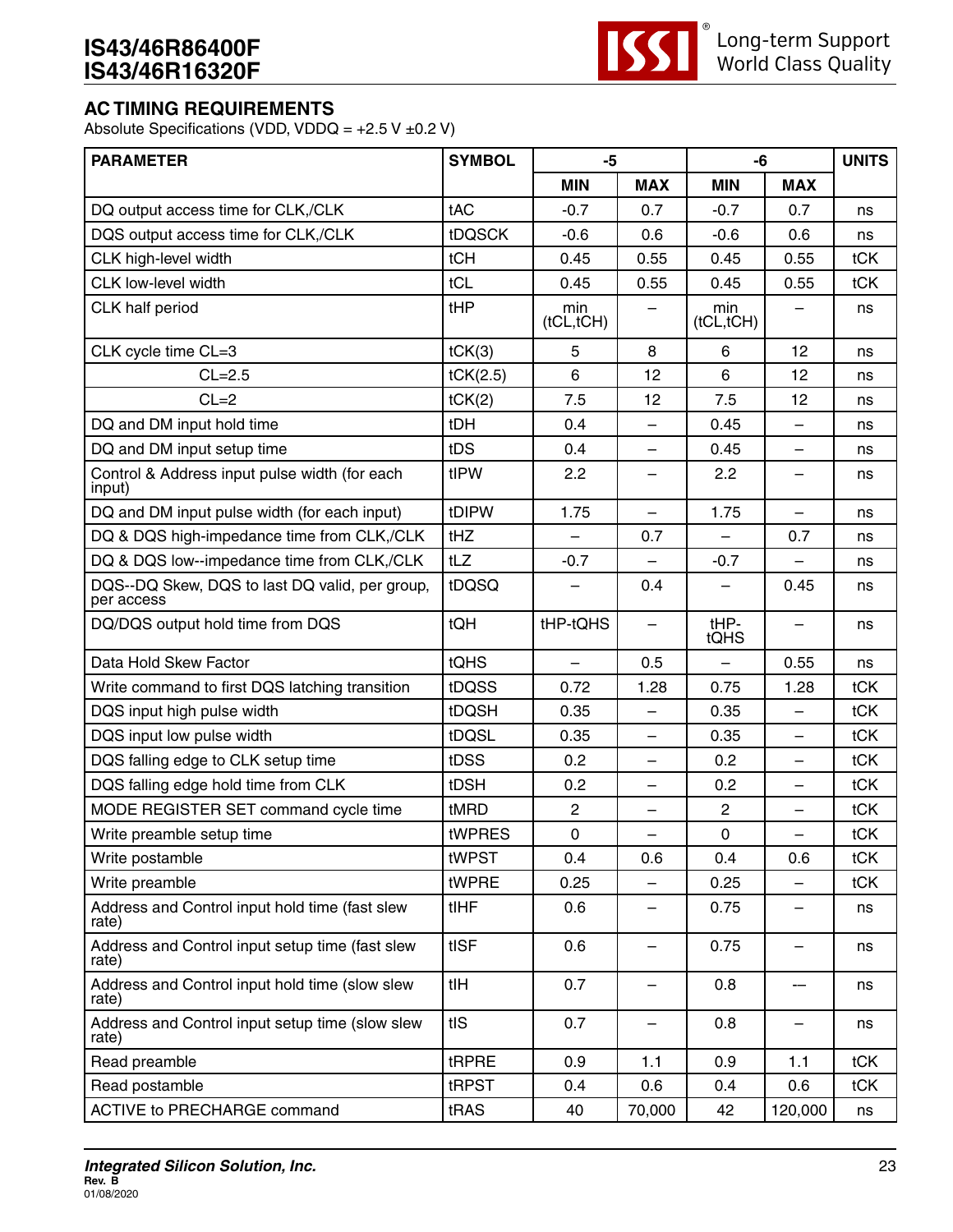

# **AC TIMING REQUIREMENTS**

Absolute Specifications (VDD, VDDQ =  $+2.5$  V  $\pm$ 0.2 V)

| <b>PARAMETER</b>                                |                           | <b>SYMBOL</b> | -5             |            | -6             |            | <b>UNITS</b> |
|-------------------------------------------------|---------------------------|---------------|----------------|------------|----------------|------------|--------------|
|                                                 |                           |               | <b>MIN</b>     | <b>MAX</b> | <b>MIN</b>     | <b>MAX</b> |              |
| ACTIVE to ACTIVE/Auto Refresh command<br>period | t <sub>RC</sub>           | 55            |                | 60         |                | ns         |              |
| Auto Refresh to Active/Auto                     |                           | tRFC          | 70             |            | 72             |            | ns           |
| ACTIVE to READ or WRITE delay                   |                           | tRCD          | 15             |            | 18             |            | ns           |
| PRECHARGE command period                        |                           | tRP           | 15             |            | 18             |            | ns           |
| Active to Autoprecharge Delay                   | tRAP                      | 15            |                | 18         |                | ns         |              |
| ACTIVE bank A to ACTIVE bank B command          |                           | tRRD          | 10             |            | 12             |            | ns           |
| Write recovery time                             |                           | tWR           | 15             |            | 15             |            | ns           |
| Auto Precharge write recovery + precharge time  |                           | tDAL          | tWR+tRP        |            | tWR+tRP        |            | tCK          |
| Internal Write to Read Command Delay            |                           | tWTR          | $\overline{2}$ |            | $\overline{2}$ |            | tCK          |
| Exit self refresh to non-READ                   |                           | tXSNR         | 70             |            | 70             |            | ns           |
| Exit self refresh to READ command               |                           | tXSRD         | 200            |            | 200            |            | tCK          |
| Average Periodic Refresh Interval               | $TA \leq 85 °C$           | tREFI         |                | 7.8        |                | 7.8        | μS           |
| Average Periodic Refresh Interval               | $TA > 85 °C$ ,<br>A2 only | tREFI         |                | 1.9        |                | 1.9        | μS           |

## **Output Load Condition**

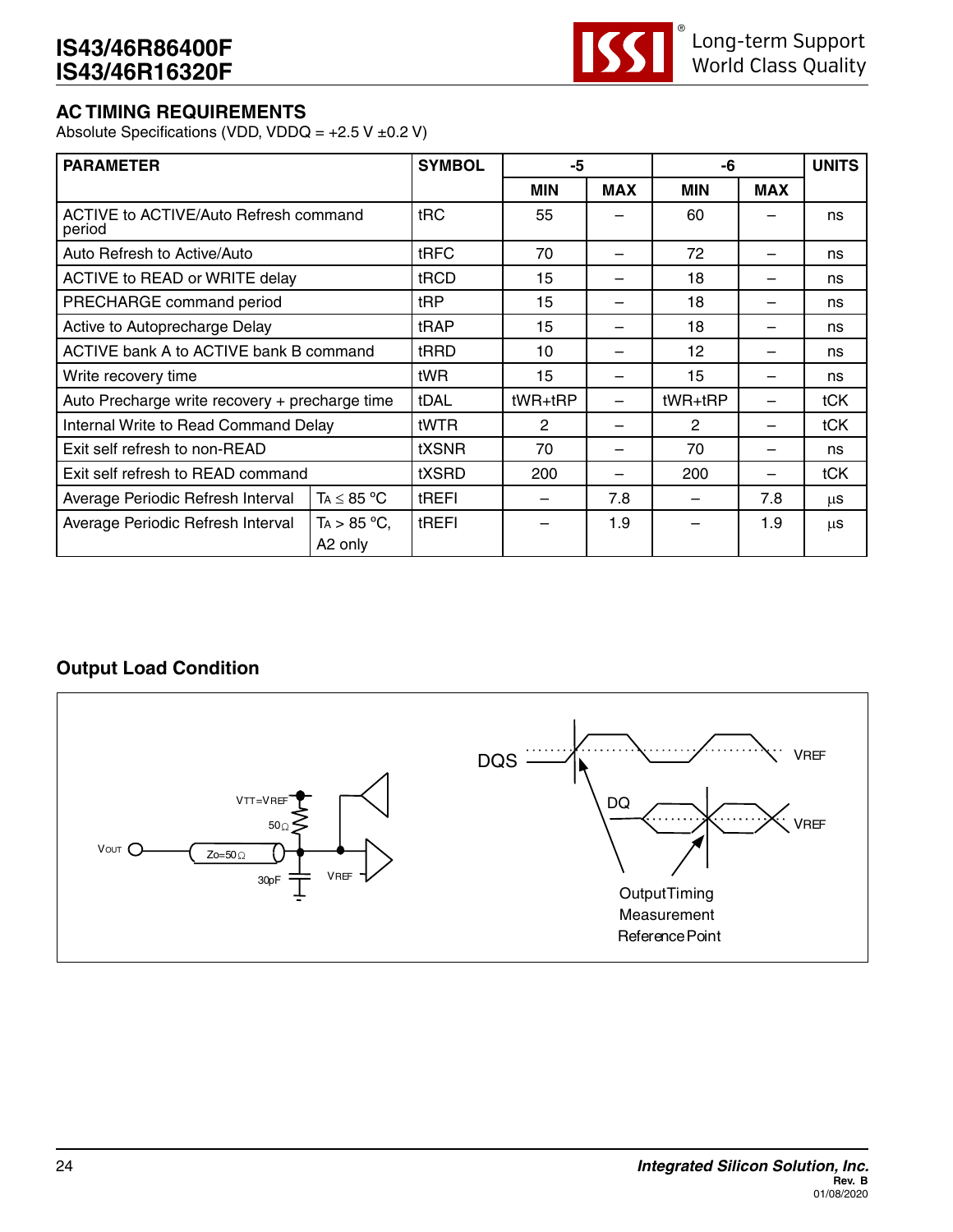

#### **AC Input Operating Conditions**

 $(VDD = VDDQ = 2.5 \pm 0.2V$ ,  $VSS = VSSQ = 0V$ , output open, unless otherwise noted.)

| <b>Parameter/Condition</b>                            | Symbol   | Min         | Max                                    | <b>Units</b> |
|-------------------------------------------------------|----------|-------------|----------------------------------------|--------------|
| Input high (logic 1) voltage, DQ, DQS, and DM signals | VIH(AC)  | VREF+0.310  |                                        |              |
| Input low (logic 0) voltage, DQ, DQS, and DM signals  | VIL(AC)  |             | <b>VREF-0.310</b>                      |              |
| Input Differential Voltage, CK and CK inputs          | VID(AC)  | 0.7         | $VDDO+0.6$                             |              |
| Input Crossing Point Voltage, CK and CK inputs        | VIX(AC)  |             | $0.5^*$ VDDQ-0.2 $\mid 0.5 +$ VDDQ+0.2 |              |
| I/O reference voltage                                 | VREF(AC) | 0.49 * VDDQ | 0.51 * VDDQ                            |              |

**Notes** 

1. All voltages referenced to Vss.

- 2. Tests for AC timing, IDD, and electrical, AC and DC characteristics, may be conducted at nominal reference/supply voltage levels, but the related specifications and device operation are guaranteed for the full voltage range specified.
- 3. AC timing and IDD tests may use a VIL to VIH swing of up to 1.5V in the test environment, but input timing is still referenced to VREF (or to the crossing point for CK//CK), and parameter specifications are guaranteed for the specified AC input levels under normal use conditions. The minimum slew rate for the input signals is 1V/ns in the range between VIL(AC) and VIH(AC).
- 4. The AC and DC input level specifications are as defined in the SSTL\_2 Standard (i.e. the receiver will effectively switch as a result of the signal crossing the AC input level, and will remain in that state as long as the signal does not ring back above (below) the DC input LOW (HIGH) level.
- 5. VREF is expected to be equal to 0.5\*VddQ of the transmitting device, and to track variations in the DC level of the same. Peak-to-peak noise on VREF may not exceed +2% of the DC value.
- 6. VTT is not applied directly to the device. VTT is a system supply for signal termination resistors, is expected to be set equal to VREF, and must track variations in the DC level of VREF.
- 7. VID is the magnitude of the difference between the input level on CLK and the input level on /CLK.
- 8. The value of VIX is expected to equal 0.5\*VddQ of the transmitting device and must track variations in the DC level of the same.
- 9. IDD specifications are tested after the device is properly initialized.
- 10. The CLK//CLK input reference level (for timing referenced to CLK//CLK) is the point at which CLK and /CLK cross; the input reference level for signals other than CLK//CLK, is VREF.
- 11. Inputs are not recognized as valid until VREF stabilizes. Exception: during the period before VREF stabilizes, CKE< 0.3VddQ is recognized as LOW.
- 12. tHZ and tLZ transitions occur in the same access time windows as valid data transitions. These parameters are not referenced to a specific voltage level, but specify when the device output is no longer driving (HZ), or begins driving (LZ).
- 13. The maximum limit for tWPRES is not a device limit. The device will operate with a greater value for this parameter, but system performance (bus turnaround) will degrade accordingly.
- 14. The specific requirement is that DQS be valid (HIGH, LOW, or at some point on a valid transition) on or before this CLK edge. A valid transition is defined as monotonic, and meeting the input slew rate specifications of the device. When no writes were previously in progress on the bus, DQS will be transitioning from High-Z to logic LOW. If a previous write was in progress, DQS could be HIGH, LOW, or transitioning from HIGH to LOW at this time, depending on tDQSS.
- 15. A maximum of eight AUTO REFRESH commands can be posted to any given DDR SDRAM device.
- 16. tXPRD should be 200 tCLK in the condition of the unstable CLK operation during the power down mode.
- 17. For command/address and CK & /CK slew rate > 1.0V/ns.
- 18. For slew rates less than 1V/ns and greater than or equal to 0.5V/ns. If the slew rate is less than 0.5V/ns, timing must be derated: tis has an additional 50ps per each 100mV/ns reduction in slew rate from the 500 mV/ns. tIH has nothing added. If the slew rate exceeds 4.5V/ns, functionality is uncertain. For operation at 166mHz or faster, slew rates must be greater than or equal to 0.5 V/ns.
- 19. To maintain a valid level, the transitioning edge of the input must:
- a. Sustain a constant slew rate from the current AC level through to the target AC level, VIL(AC) or VIH(AC).
- b. Reach at least the target AC level.
- c. After the AC target level is reached, continue to maintain at least the target DC level, VIL(DC) or VIH(DC)
- 20. VIH overshoot: VIHmax = VDDQ + 1.5V for a pulse width ≤ 3ns, and the pulse width can not be greater than 1/3 of the cycle rate. VIL undershoot: VIL undershoot: VIL, min = -1.5V for a pulse width ≤ 3ns, and the pulse width can not be greater than 1/3 of the cycle rate.
- 21. Min (tCL,tCH) refers to the smaller of the actual clock low time and the actual clock high time as provided to the device.
- 22. For A2 temperature grade with TA > 85°C: IDD2F, IDD3N and IDD7 are derated to 10% above these values; IDD2P and IDD6 are derated to 20% above these values.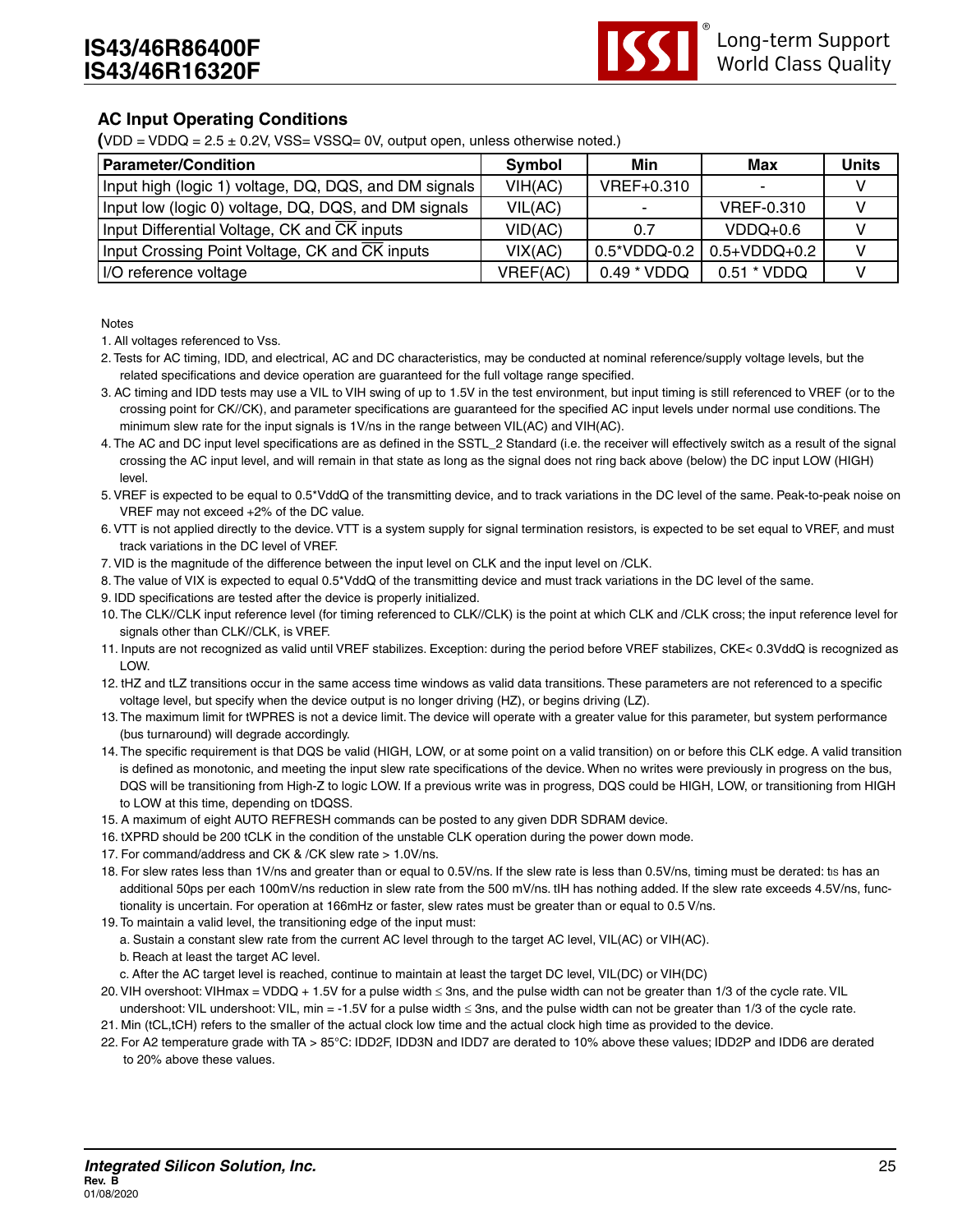

#### **OUTPUT SLEW RATE CHARACTERISTICS**

| Slew Rate Characteristic | <b>Typical Range</b><br>(V/ns) | Min<br>(V/ns) | Max<br>(V/ns) |
|--------------------------|--------------------------------|---------------|---------------|
| Pullup Slew Rate         | $1.2 - 2.5$                    | 0 7           | 5.0           |
| Pulldown Slew Rate       | $1.2 - 2.5$                    | 0.7           | 5.0           |

#### **AC OVERSHOOT/UNDERSHOOT SPECIFICATION FOR ADDRESS AND CONTROL PINS**

| Parameter                                                                                   | Max | <b>Units</b> |
|---------------------------------------------------------------------------------------------|-----|--------------|
| Peak amplitude allowed for overshoot                                                        | 1.5 |              |
| Peak amplitude allowed for undershoot                                                       | 1.5 |              |
| Area between the overshoot signal and VDD must be less than or equal to (see figure below)  | 4.5 | V-ns         |
| Area between the undershoot signal and GND must be less than or equal to (see figure below) | 4.5 | V-ns         |



## **OVERSHOOT/UNDERSHOOT SPECIFICATION FOR DATA, STROBE, AND MASK PINS**

| <b>Parameter</b>                                                                            | <b>Max</b> | <b>Units</b> |
|---------------------------------------------------------------------------------------------|------------|--------------|
| Peak amplitude allowed for overshoot                                                        | 1.2        |              |
| Peak amplitude allowed for undershoot                                                       | 1.2        |              |
| Area between the overshoot signal and VDD must be less than or equal to (see figure below)  | 2.4        | V-ns         |
| Area between the undershoot signal and GND must be less than or equal to (see figure below) | 2.4        | V-ns         |

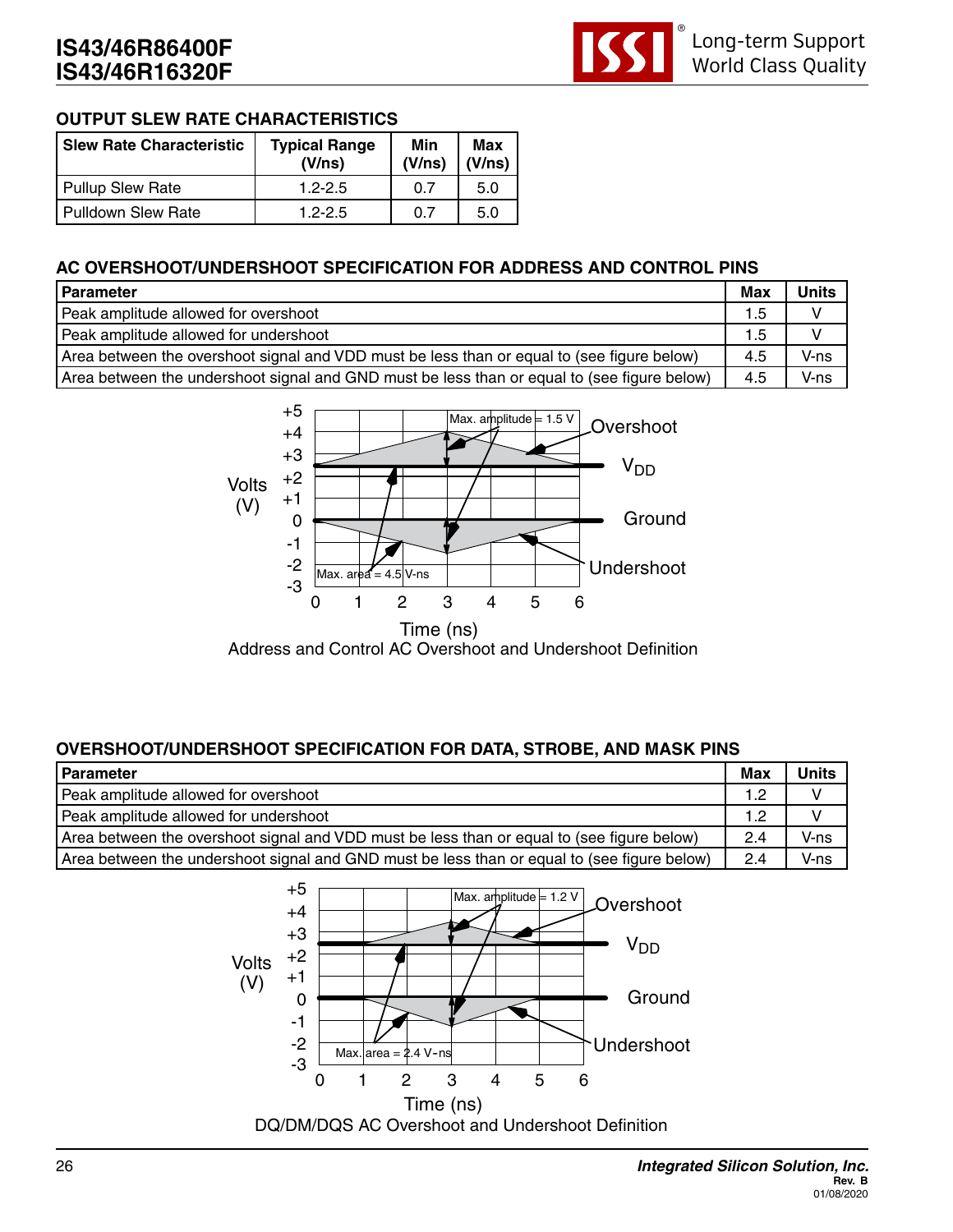

#### **64Mx8 ORDERING INFORMATION - VDD = 2.5V/2.6V**

#### **Commercial Range: 0°C to +70°C**

| <b>Frequency</b> | Speed (ns) | <b>Order Part No.</b> | Package                   |  |
|------------------|------------|-----------------------|---------------------------|--|
| 250 MHz          | 4          | IS43R86400F-4BL       | 60-ball BGA, Lead-free    |  |
|                  |            | IS43R86400F-4TL       | 66-pin TSOP-II, Lead-free |  |
| 200 MHz          | 5          | IS43R86400F-5BL       | 60-ball BGA, Lead-free    |  |
|                  |            | IS43R86400F-5TL       | 66-pin TSOP-II, Lead-free |  |
| 166 MHz          | 6          | IS43R86400F-6BL       | 60-ball BGA, Lead-free    |  |
|                  |            | IS43R86400F-6TL       | 66-pin TSOP-II, Lead-free |  |

#### **Industrial Range: -40°C to +85°C**

| <b>Frequency</b> | Speed (ns) | <b>Order Part No.</b> | Package                   |  |
|------------------|------------|-----------------------|---------------------------|--|
| 200 MHz          | 5          | IS43R86400F-5BLI      | 60-ball BGA, Lead-free    |  |
|                  |            | IS43R86400F-5TLI      | 66-pin TSOP-II, Lead-free |  |
| 166 MHz          |            | IS43R86400F-6BLI      | 60-ball BGA, Lead-free    |  |
|                  |            | IS43R86400F-6TLI      | 66-pin TSOP-II, Lead-free |  |

#### **32Mx16 ORDERING INFORMATION - VDD = 2.5V/2.6V**

#### **Commercial Range: 0°C to +70°C**

| <b>Frequency</b> | Speed (ns) | Order Part No.  | Package                   |
|------------------|------------|-----------------|---------------------------|
| 250 MHz          | -4         | IS43R16320F-4BL | 60-ball BGA, Lead-free    |
|                  |            | IS43R16320F-4TL | 66-pin TSOP-II, Lead-free |
| 200 MHz          | 5          | IS43R16320F-5BL | 60-ball BGA, Lead-free    |
|                  |            | IS43R16320F-5TL | 66-pin TSOP-II, Lead-free |
| 166 MHz          | 6          | IS43R16320F-6BL | 60-ball BGA, Lead-free    |
|                  |            | IS43R16320F-6TL | 66-pin TSOP-II, Lead-free |

## **Industrial Range: -40°C to +85°C**

| <b>Frequency</b> | Speed (ns) | Order Part No.   | Package                   |  |
|------------------|------------|------------------|---------------------------|--|
| 200 MHz          | 5          | IS43R16320F-5BLI | 60-ball BGA, Lead-free    |  |
|                  |            | IS43R16320F-5TLI | 66-pin TSOP-II, Lead-free |  |
| 166 MHz          |            | IS43R16320F-6BLI | 60-ball BGA, Lead-free    |  |
|                  |            | IS43R16320F-6TLI | 66-pin TSOP-II, Lead-free |  |

#### **Automotive (A1) Range: -40°C to +85°C**

| Frequency | Speed (ns) | <b>Order Part No.</b> | Package                   |  |
|-----------|------------|-----------------------|---------------------------|--|
| 166 MHz   |            | IS46R16320F-6BLA1     | 60-ball BGA, Lead-free    |  |
|           |            | IS46R16320F-6TLA1     | 66-pin TSOP-II, Lead-free |  |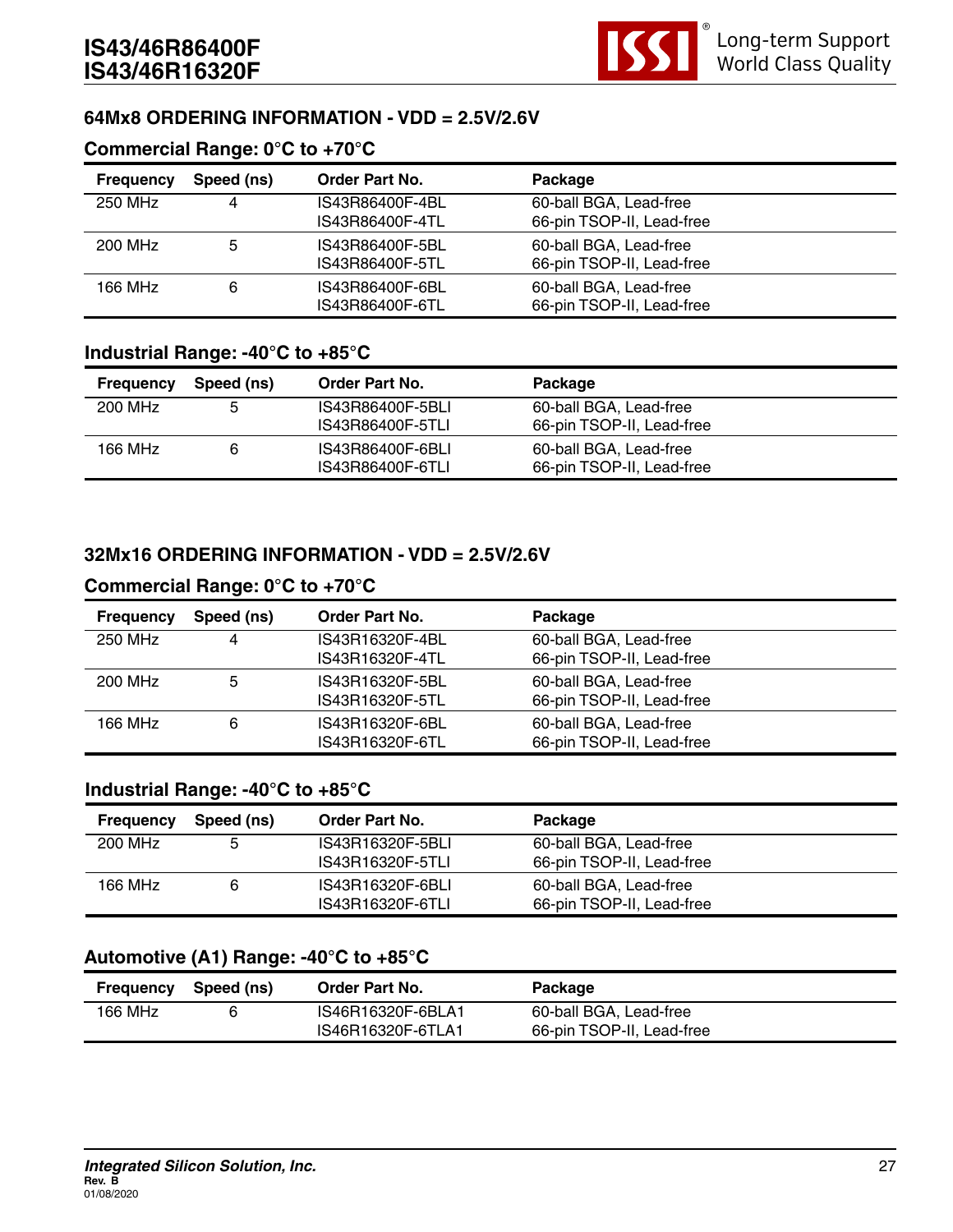

®